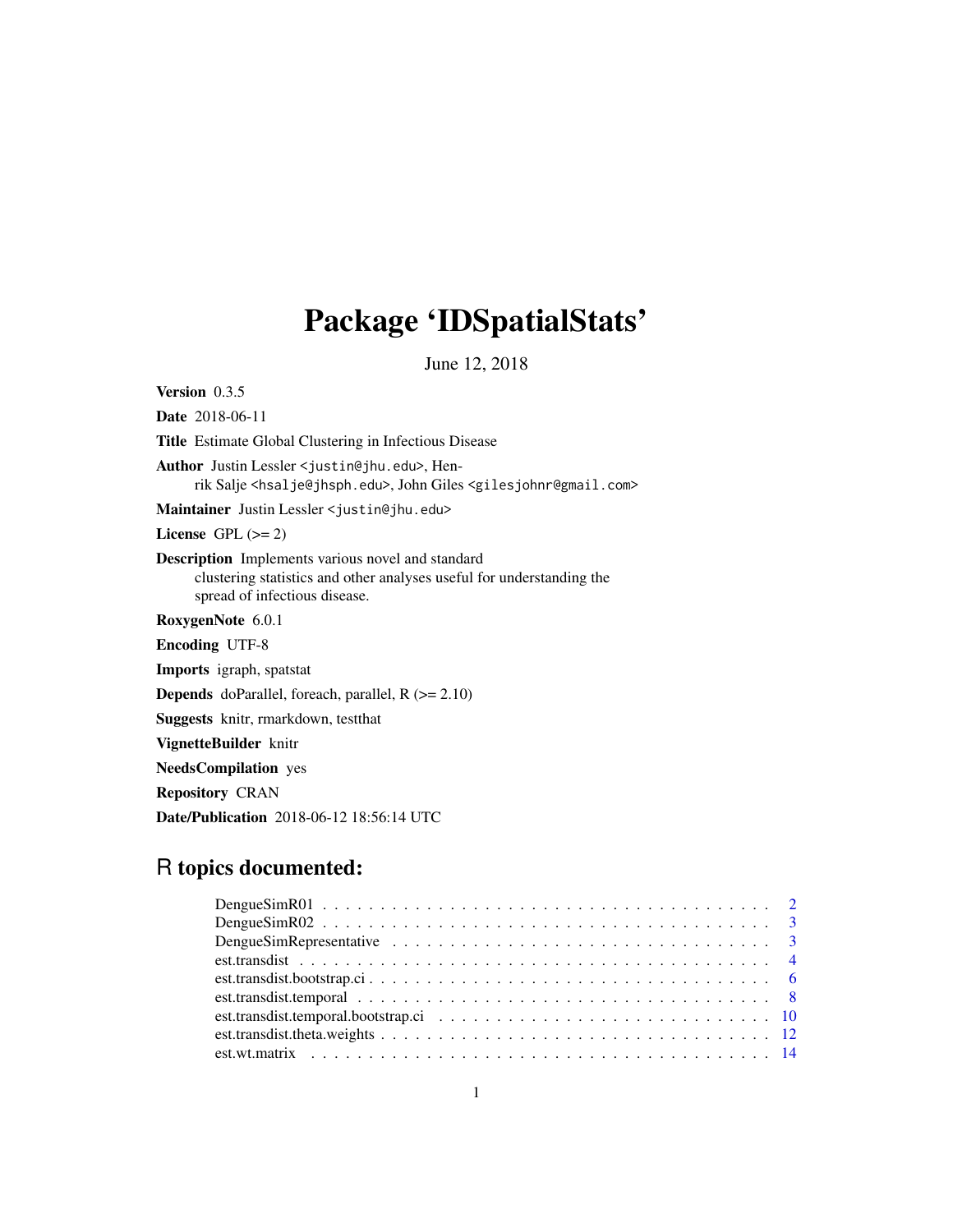<span id="page-1-0"></span>

| Index | 41 |
|-------|----|

DengueSimR01 *Simulated dataset of dengue transmission with basic reproductive number of 1*

### Description

Dataset simulated using an agent based model with a spatially heterogeneous population structure. Infectious agents were introduced resulting in agent to agent transmission. The distance between successive cases in a transmission chain were randomly drawn from a uniform distribution U(0,100). Each infectious agent resulted in a single transmission to another agent after a delay of 15 days, reflecting the generation time of dengue. There are 11 transmission chains, each with a different genotype. The genotypes are subdivided into four serotypes.

### Usage

DengueSimulationR01

### Format

Matrix with five columns representing the X and Y coordinates of infected individuals, the time of infection, the genotype of the infecting pathogen and the serotype of the infecting pathogen.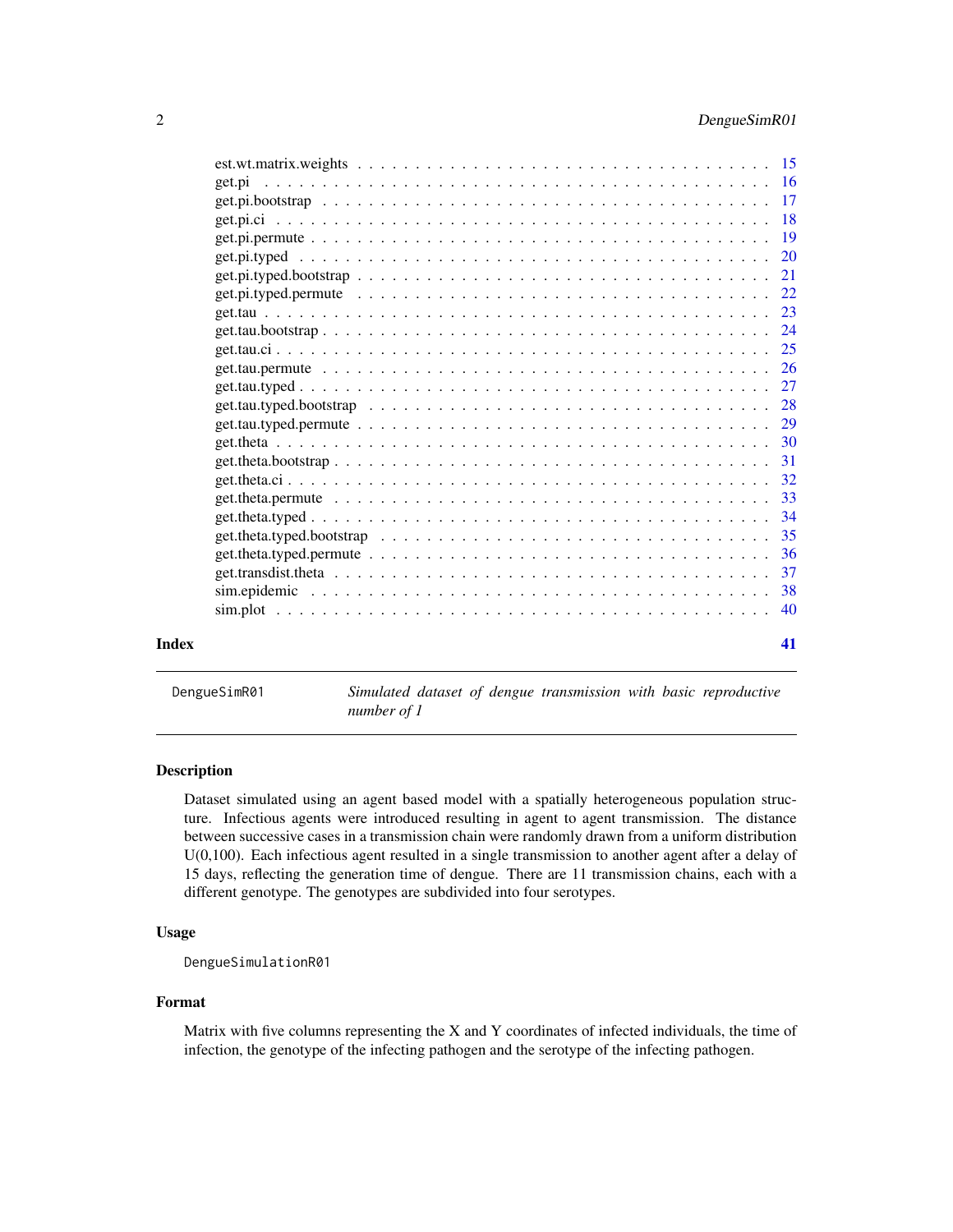### <span id="page-2-0"></span>DengueSimR02 3

#### Author(s)

Justin Lessler and Henrik Salje

| DengueSimR02 | Simulated dataset of dengue cases with basic reproductive number of |
|--------------|---------------------------------------------------------------------|
|              |                                                                     |

#### Description

Dataset simulated using an agent based model with a spatially heterogeneous population structure. Infectious agents were introduced resulting in agent to agent transmission. The distance between successive cases in a transmission chain were randomly drawn from a uniform distribution U(0,100). Each infectious agent resulted in transmissions to two other agents after a delay of 15 days, reflecting the generation time of dengue. There are 11 transmission chains, each with a different genotype. The genotypes are subdivided into four serotypes.

#### Usage

DengueSimulationR02

### Format

Matrix with five columns representing the X and Y coordinates of infected individuals, the time of infection, the genotype of the infecting pathogen and the serotype of the infecting pathogen.

#### Author(s)

Justin Lessler and Henrik Salje

DengueSimRepresentative

*Simulated dataset of dengue cases with representative underlying population*

#### **Description**

Dataset simulated using an agent based model with a spatially heterogeneous population structure. Infectious agents were introduced resulting in agent to agent transmission. The distance between successive cases in a transmission chain were randomly drawn from a uniform distribution U(0,100). Each infectious agent resulted in transmissions to two other agents after a delay of 15 days, reflecting the generation time of dengue. There are 11 transmission chains, each with a different genotype. The genotypes are subdivided into four serotypes. 500 randomly selected individuals from the underlying population also included.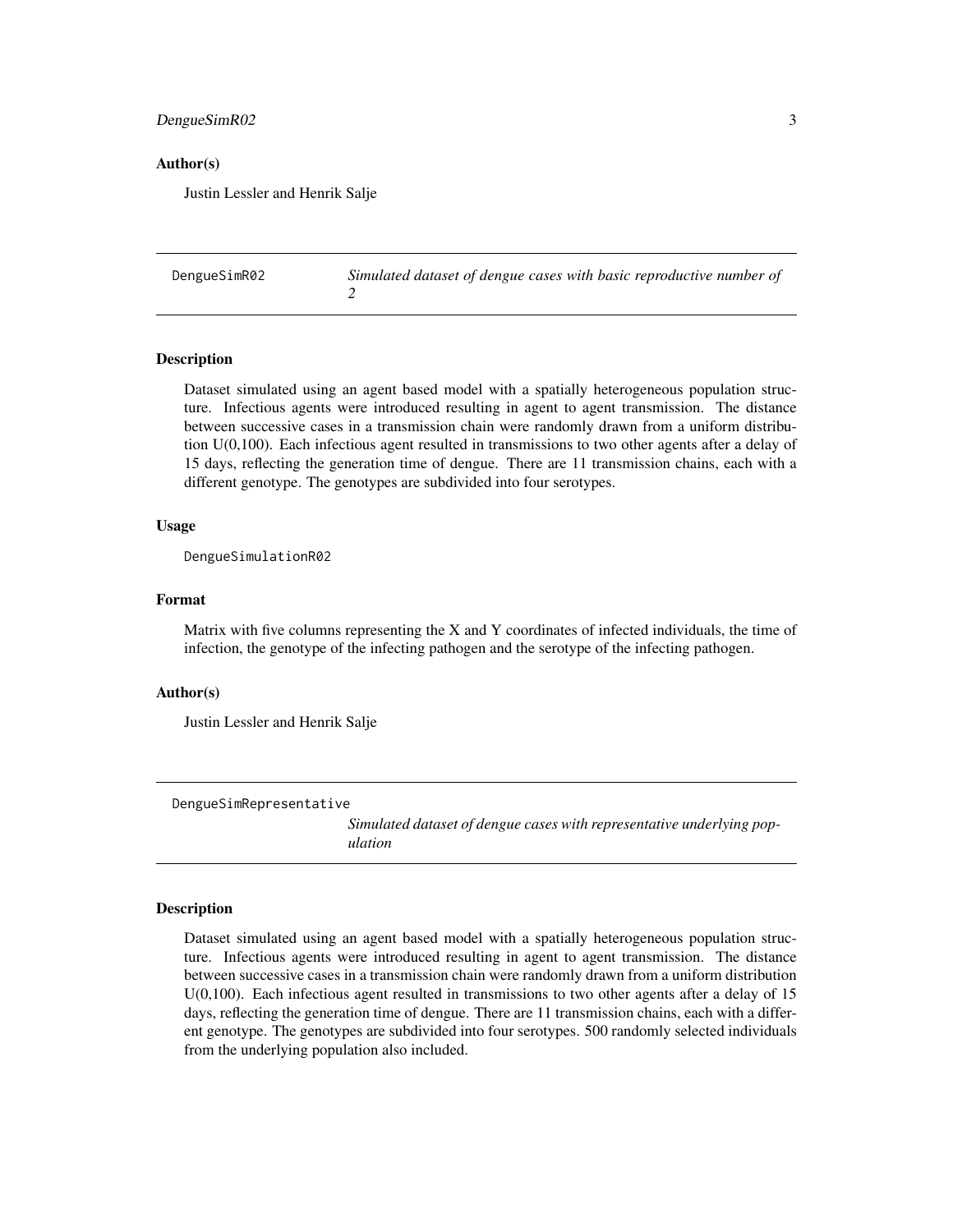<span id="page-3-0"></span>DengueSimRepresentative

#### Format

Matrix with five columns representing the X and Y coordinates of infected individuals, the time of infection, the genotype of the infecting pathogen and the serotype of the infecting pathogen. Individuals representative from the underlying population have '-999'for time, genotype and serotype.

### Author(s)

Justin Lessler and Henrik Salje

<span id="page-3-1"></span>est.transdist *Estimate transmission distance*

#### Description

this function estimates the mean transmission distance of an epidemic when given the locations and times of symptomatic cases and the mean and standard deviation of the generation time of the infecting pathogen

#### Usage

```
est.transdist(epi.data, gen.t.mean, gen.t.sd, t1, max.sep, max.dist,
  n.transtree.reps = 100, theta.weights = NULL, silent = FALSE)
```
### Arguments

| epi.data         | a three-column matrix giving the coordinates $(x$ and $y)$ and time of infection $(t)$<br>for all cases in an epidemic (columns must be in $x, y, t$ order)                                                                                                       |  |
|------------------|-------------------------------------------------------------------------------------------------------------------------------------------------------------------------------------------------------------------------------------------------------------------|--|
| gen.t.mean       | mean generation time of the infecting pathogen                                                                                                                                                                                                                    |  |
| gen.t.sd         | standard deviation of generation time of the infecting pathogen                                                                                                                                                                                                   |  |
| t1               | time step to begin estimation of transmission distance                                                                                                                                                                                                            |  |
| max.sep          | maximum number of time steps allowed between two cases (passed to the get. transdist. theta<br>function)                                                                                                                                                          |  |
| max.dist         | maximum spatial distance between two cases considered in calculation                                                                                                                                                                                              |  |
| n.transtree.reps |                                                                                                                                                                                                                                                                   |  |
|                  | number of time to simulate transmission trees when estimating the weights of<br>theta (passed to the est. transdist. theta. weights function, default = $10$ ).<br>Warning: higher values of this parameter cause significant increases in compu-<br>tation time. |  |
| theta.weights    | use external matrix of theta weights. If NULL (default) the matrix of theta<br>weights is automatically estimated by calling the est. transdist. theta. weights<br>function                                                                                       |  |
| silent           | silence progress messages (default $=$ F)                                                                                                                                                                                                                         |  |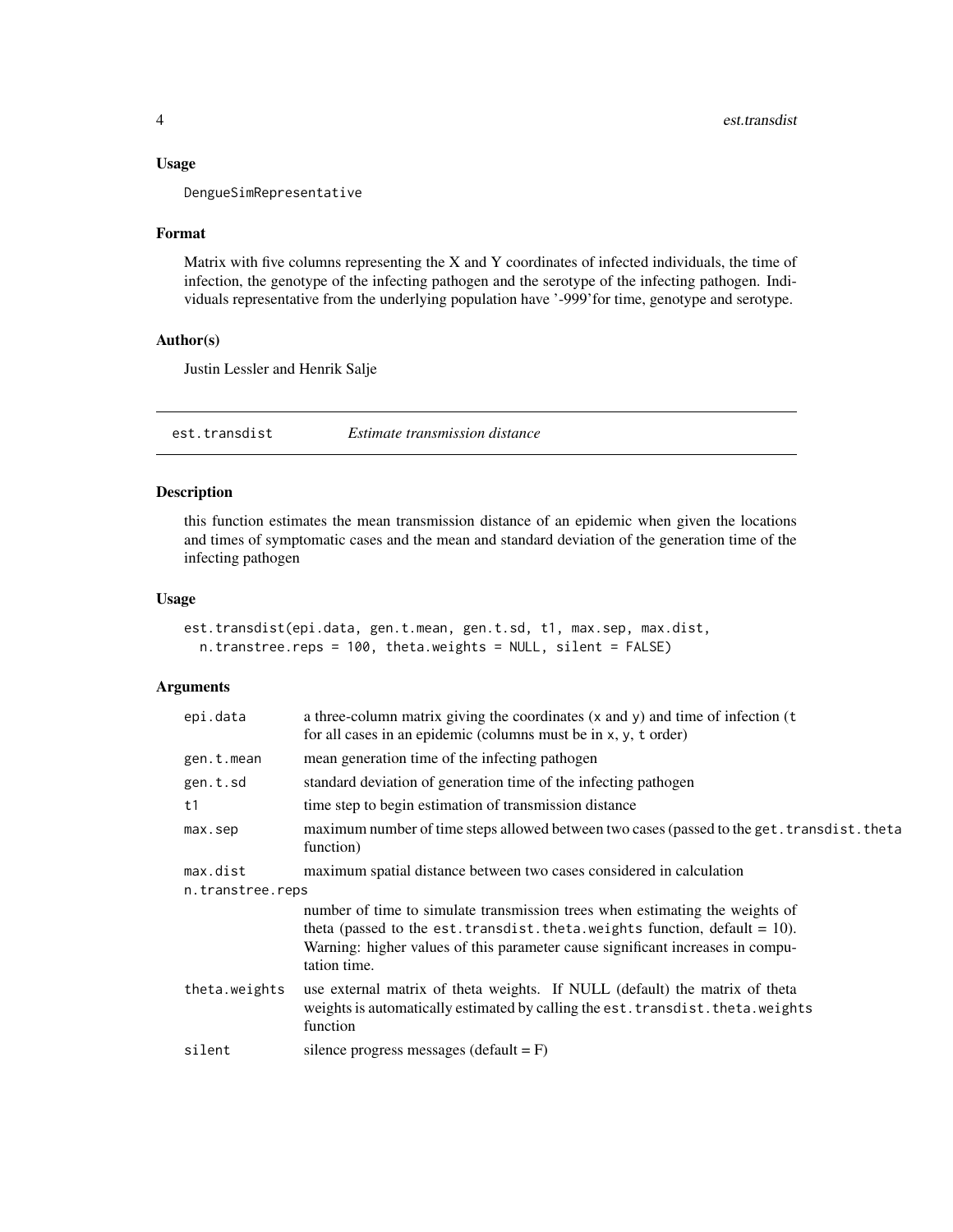#### <span id="page-4-0"></span>est.transdist 5

### Value

a list containing the estimated mean distance of the transmission kernel (mu.est) and its standard deviation (sigma.est). Bounded estimates (bound.mu.est and bound.sigma.est) are also given for when the assumption of equal mean and standard deviation is violated.

#### Author(s)

Justin Lessler, Henrik Salje, and John Giles

### References

Salje H, Cummings DAT and Lessler J (2016). "Estimating infectious disease transmission distances using the overall distribution of cases." Epidemics, 17, pp. 10–18. ISSN 1755-4365, doi: [10.1016/j.epidem.2016.10.001.](https://www.sciencedirect.com/science/article/pii/S1755436516300317)

### See Also

Other est.wt: [est.wt.matrix.weights](#page-14-1), [est.wt.matrix](#page-13-1)

Other transdist: [est.transdist.bootstrap.ci](#page-5-1), [est.transdist.temporal.bootstrap.ci](#page-9-1), [est.transdist.temporal](#page-7-1), [est.transdist.theta.weights](#page-11-1), [get.transdist.theta](#page-36-1)

#### Examples

```
set.seed(123)
```
# Exponentially distributed transmission kernel with mean and standard deviation = 100 dist.func <- alist(n=1, a=1/100, rexp(n, a))

```
# Simulate epidemic
a <- sim.epidemic(R=1.5,
                  gen.t.mean=7,
                  gen.t.sd=2,
                  min.cases=50,
                  tot.generations=12,
                  trans.kern.func=dist.func)
# Estimate mean and standara deviation of transmission kernel
b <- est.transdist(epi.data=a,
                   gen.t.mean=7,
                   gen.t.sd=2,
                   t1=0,
                   max.sep=1e10,
                   max.dist=1e10,
                   n.transtree.reps=10)
```
b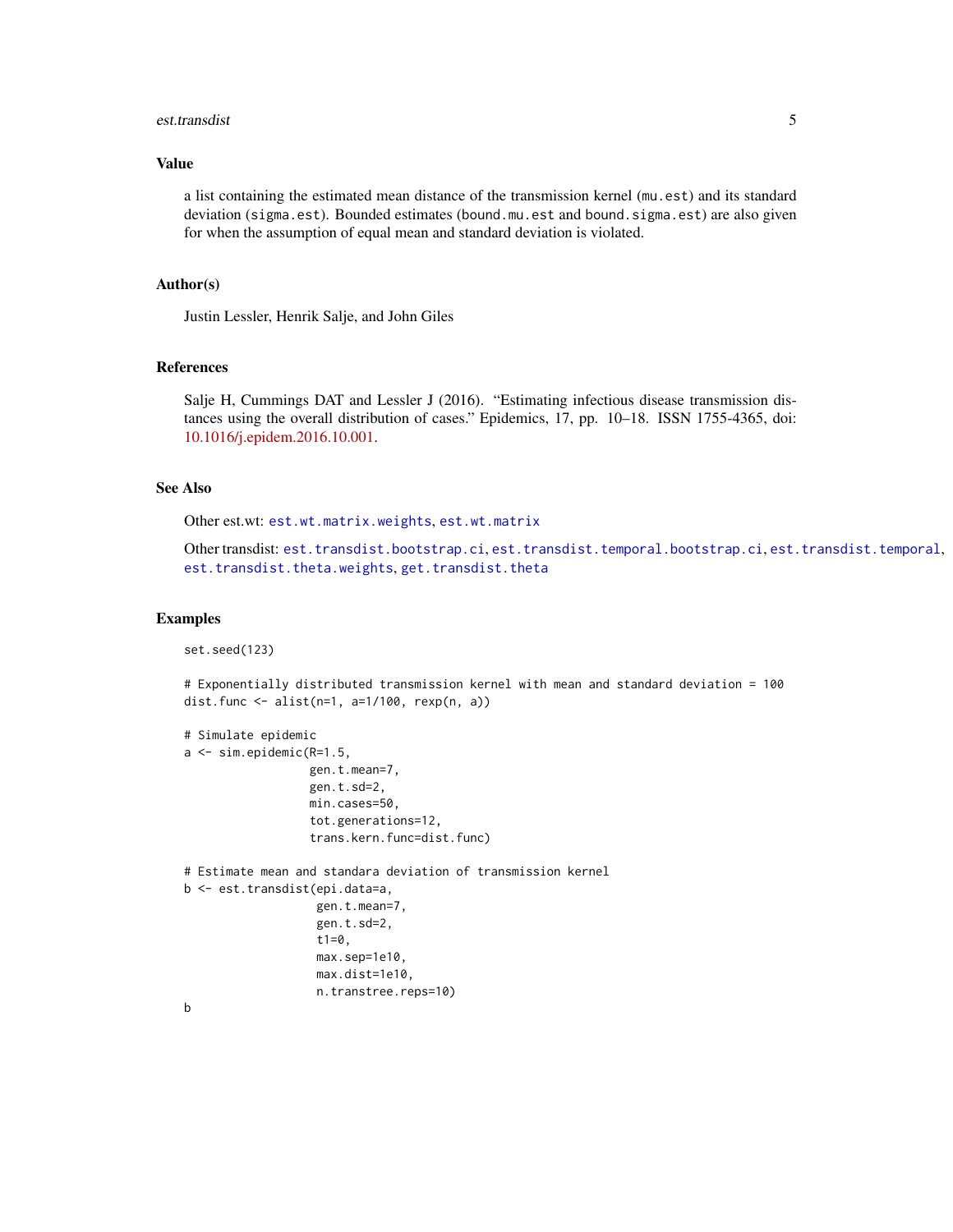```
est.transdist.bootstrap.ci
```
*Bootstrap mean transmission distance values*

### Description

Runs est.trandsdist on multiple bootstraps of the data and calculates confidence intervals for the mean transmission distance.

### Usage

```
est.transdist.bootstrap.ci(epi.data, gen.t.mean, gen.t.sd, t1, max.sep,
 max.dist, n.transtree.reps = 100, mean.equals.sd = FALSE,
  theta.weights = NULL, boot.iter, ci.lower = 0.025, ci .high = 0.975,
 parallel = FALSE, n.cores = NULL)
```
### Arguments

| epi.data         | a three-column matrix giving the coordinates (x and y) and time of infection (t<br>for all cases in an epidemic (columns must be in x, y, t order)                                                                                                                |
|------------------|-------------------------------------------------------------------------------------------------------------------------------------------------------------------------------------------------------------------------------------------------------------------|
| gen.t.mean       | mean generation time of the infecting pathogen                                                                                                                                                                                                                    |
| gen.t.sd         | standard deviation of generation time of the infecting pathogen                                                                                                                                                                                                   |
| t1               | time step to begin estimation of transmission distance                                                                                                                                                                                                            |
| max.sep          | maximum number of time steps allowed between two cases (passed to the get. transdist. theta<br>function)                                                                                                                                                          |
| max.dist         | maximum spatial distance between two cases considered in calculation                                                                                                                                                                                              |
| n.transtree.reps |                                                                                                                                                                                                                                                                   |
|                  | number of time to simulate transmission trees when estimating the weights of<br>theta (passed to the est. transdist. theta. weights function, default = $10$ ).<br>Warning: higher values of this parameter cause significant increases in compu-<br>tation time. |
|                  | mean equals sd logical term indicating if the mean and standard deviation of the transmission<br>kernel are expected to be equal (default = FALSE)                                                                                                                |
| theta.weights    | use external matrix of theta weights. If NULL (default) the matrix of theta<br>weights is automatically estimated by calling the est. transdist. theta. weights<br>function                                                                                       |
| boot.iter        | the number of bootstrapped iterations to perform                                                                                                                                                                                                                  |
| ci.low           | low end of the confidence interval (default = $0.025$ )                                                                                                                                                                                                           |
| ci.high          | high end of the confidence interval (default = $0.975$ )                                                                                                                                                                                                          |
| parallel         | run bootstraps in parallel (default = FALSE)                                                                                                                                                                                                                      |
| n.cores          | number of cores to use when $parallel = TRUE$ (default = NULL, which uses<br>half the available cores)                                                                                                                                                            |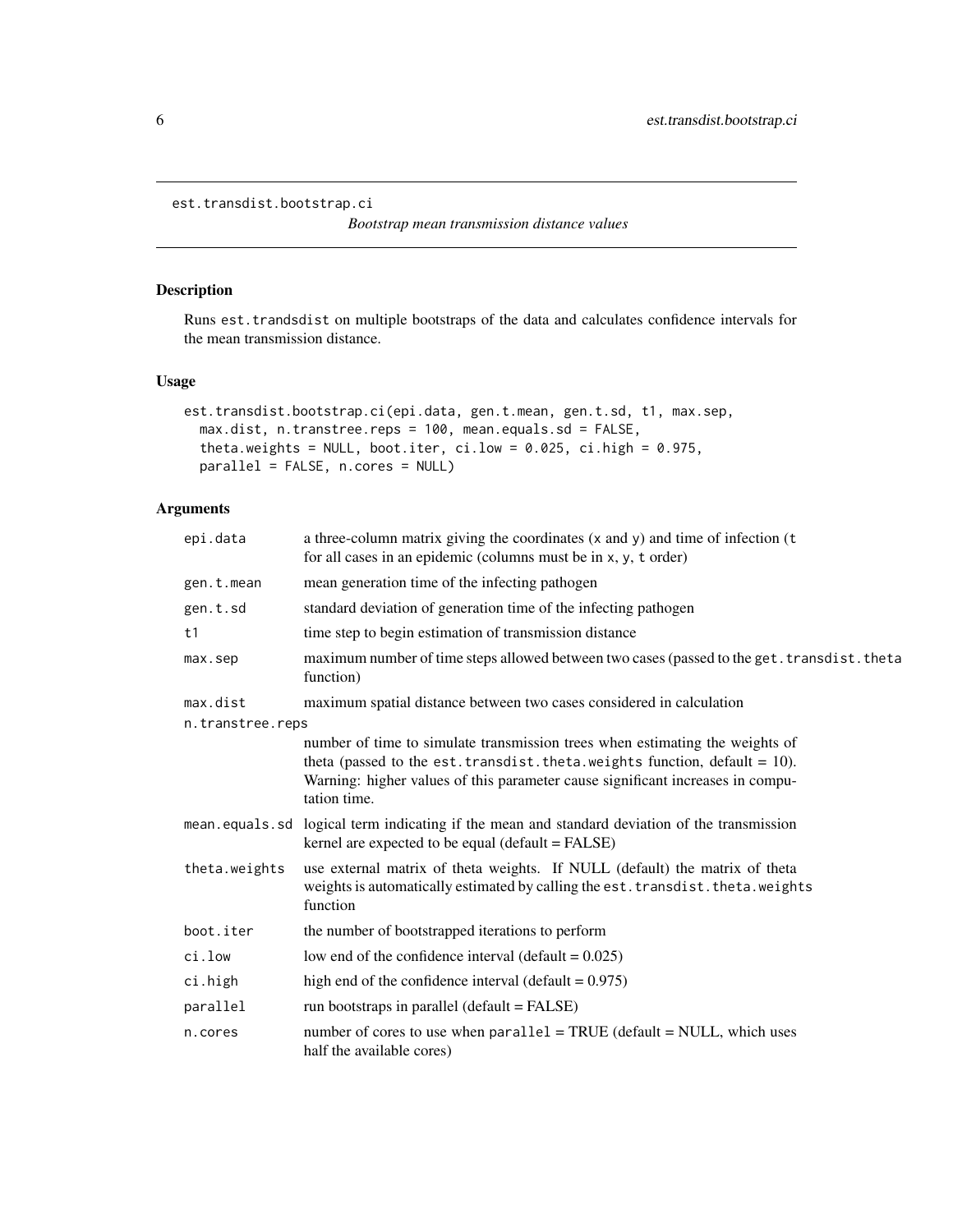<span id="page-6-0"></span>a list object containing the point estimate for mean transmission distance and low and high bootstrapped confidence intervals

#### Author(s)

Justin Lessler, Henrik Salje, and John Giles

#### References

Salje H, Cummings DAT and Lessler J (2016). "Estimating infectious disease transmission distances using the overall distribution of cases." Epidemics, 17, pp. 10–18. ISSN 1755-4365, doi: [10.1016/j.epidem.2016.10.001.](https://www.sciencedirect.com/science/article/pii/S1755436516300317)

#### See Also

Other transdist: [est.transdist.temporal.bootstrap.ci](#page-9-1), [est.transdist.temporal](#page-7-1), [est.transdist.theta.weights](#page-11-1), [est.transdist](#page-3-1), [get.transdist.theta](#page-36-1)

### Examples

```
set.seed(1)
```
# Exponentially distributed transmission kernel with mean and standard deviation = 100 dist.func <- alist(n=1, a=1/100, rexp(n, a))

```
# Simulate epidemic
a <- sim.epidemic(R=2.5,
                  gen.t.mean=7,
                  gen.t.sd=2,
                  min.cases=20,
                  tot.generations=5,
                  trans.kern.func=dist.func)
# Estimate mean transmission kernel and its bootstrapped confidence intervals
b <- est.transdist.bootstrap.ci(epi.data=a,
```

```
gen.t.mean=7,
gen.t.sd=2,
t1=0,
max.sep=1e10,
max.dist=1e10,
n.transtree.reps=10,
mean.equals.sd=TRUE,
boot.iter=10,
ci.low=0.025,
ci.high=0.975,
parallel=FALSE)
```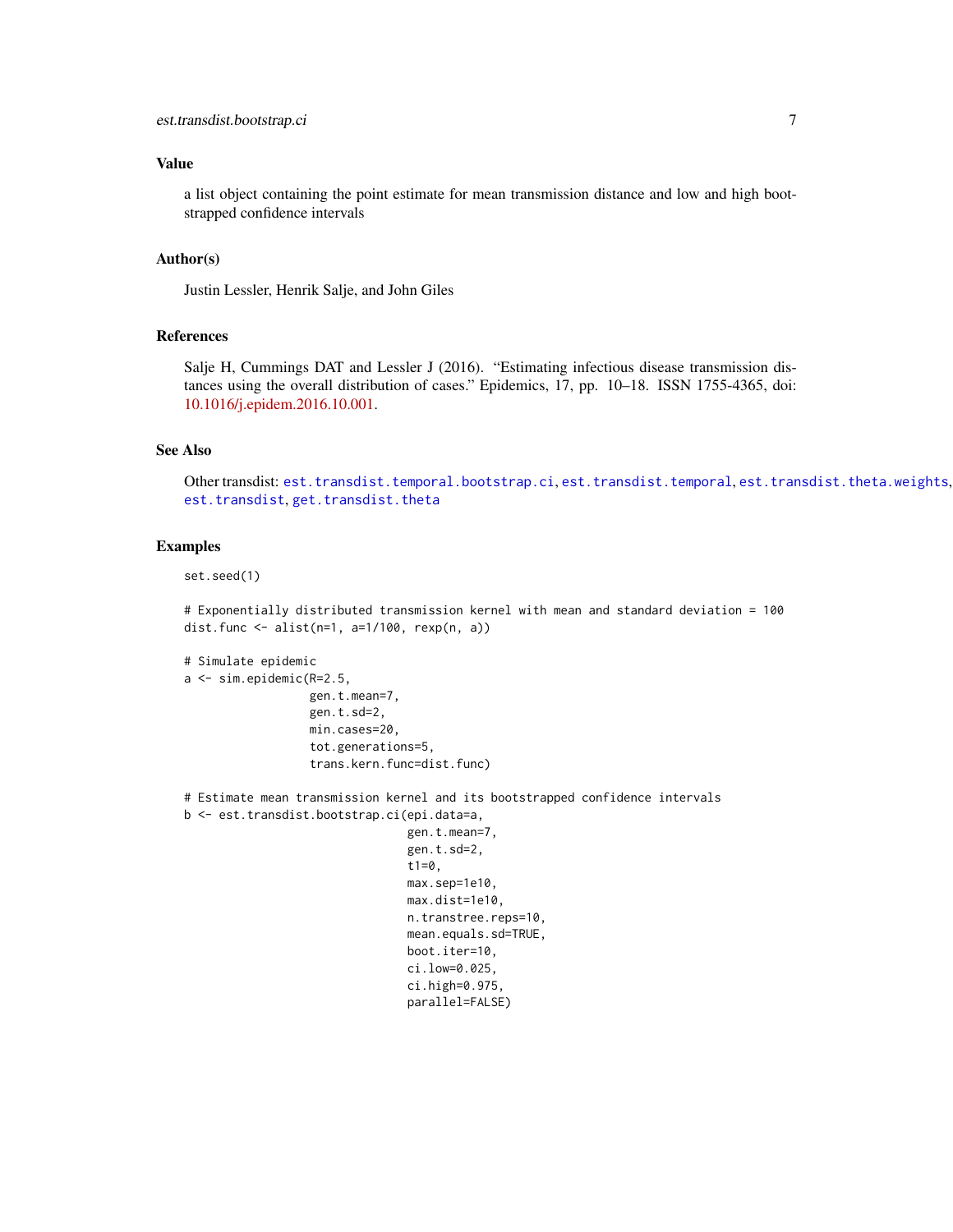```
est.transdist.temporal
```
*Change in mean transmission distance over time*

### Description

Estimates the change in mean transmission distance over the duration of the epidemic by running est.trandsdist on all cases occuring up to each time point.

#### Usage

```
est.transdist.temporal(epi.data, gen.t.mean, gen.t.sd, t1, max.sep, max.dist,
 n.transtree.reps = 10, mean.equals.sd = FALSE, theta.weights = NULL,
 parallel = FALSE, n.cores = NULL)
```
### Arguments

| epi.data         | a three-column matrix giving the coordinates (x and y) and time of infection (t<br>for all cases in an epidemic (columns must be in x, y, t order)                                                                                                  |  |
|------------------|-----------------------------------------------------------------------------------------------------------------------------------------------------------------------------------------------------------------------------------------------------|--|
| gen.t.mean       | mean generation time of the infecting pathogen                                                                                                                                                                                                      |  |
| gen.t.sd         | standard deviation of generation time of the infecting pathogen                                                                                                                                                                                     |  |
| t1               | time step to begin estimation of transmission distance                                                                                                                                                                                              |  |
| max.sep          | maximum number of time steps allowed between two cases (passed to the get. transdist. theta<br>function)                                                                                                                                            |  |
| max.dist         | maximum spatial distance between two cases considered in calculation                                                                                                                                                                                |  |
| n.transtree.reps |                                                                                                                                                                                                                                                     |  |
|                  | number of time to simulate transmission trees when estimating the weights of<br>theta (passed to the est. transdist. theta. weights function, default = $10$ ).<br>Higher values of this parameter cause significant increases in computation time. |  |
|                  | mean. equals. sd logical term indicating if the mean and standard deviation of the transmission<br>kernel are expected to be equal (default = FALSE)                                                                                                |  |
| theta.weights    | use external matrix of theta weights. If NULL (default) the matrix of theta<br>weights is automatically estimated by calling the est. transdist. theta. weights<br>function                                                                         |  |
| parallel         | run time steps in parallel ( $default = FALSE$ )                                                                                                                                                                                                    |  |
| n.cores          | number of cores to use when $parallel = TRUE$ (default = NULL, which uses<br>half the available cores)                                                                                                                                              |  |

### Value

a numeric matrix containing the point estimate for mean transmission distance for each unique time step of the epidemic and the sample size \$n\$ used to make the estimate NAs are returned for time steps which contain fewer than three cases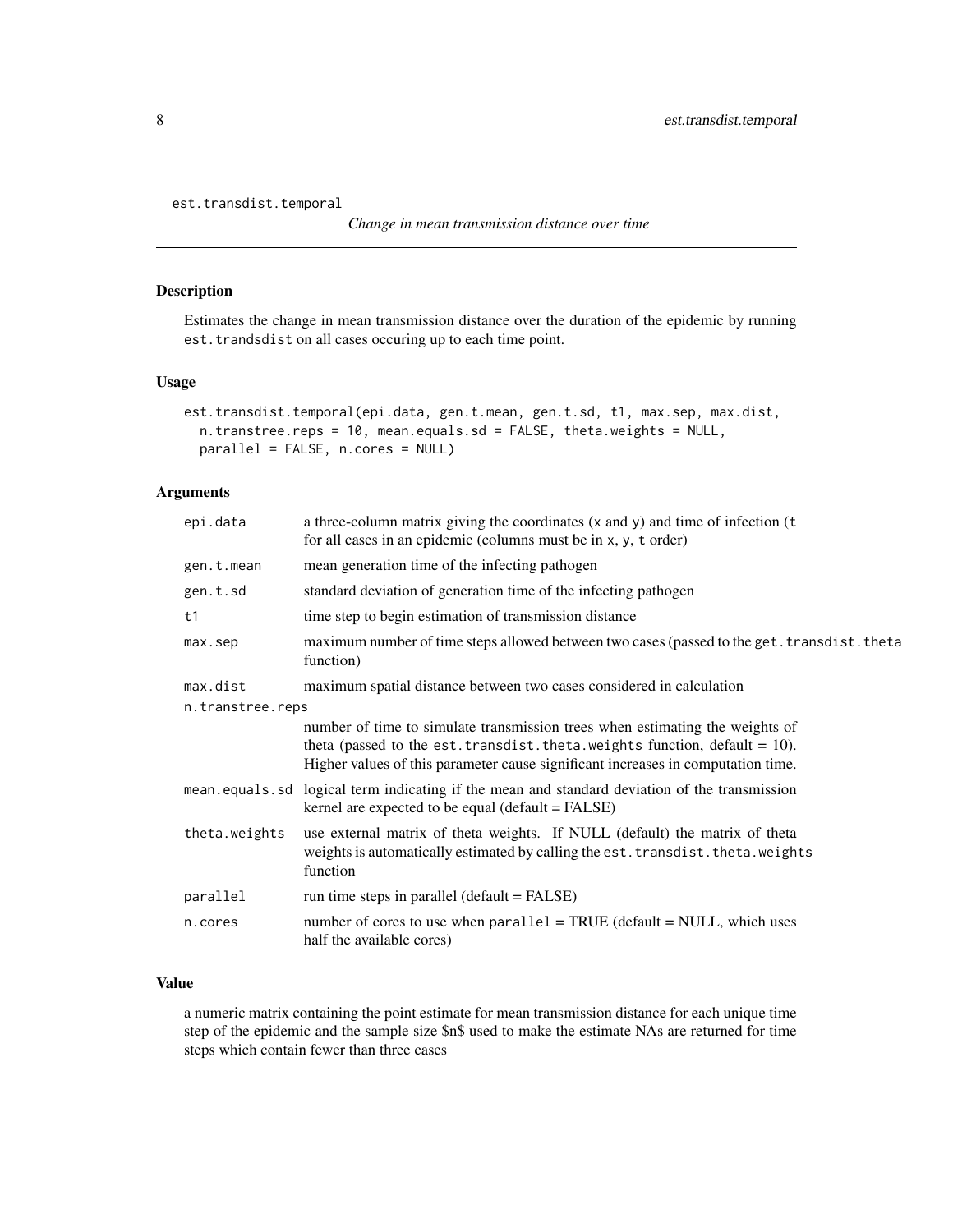#### <span id="page-8-0"></span>Author(s)

Justin Lessler, Henrik Salje, and John Giles

#### References

Salje H, Cummings DAT and Lessler J (2016). "Estimating infectious disease transmission distances using the overall distribution of cases." Epidemics, 17, pp. 10–18. ISSN 1755-4365, doi: [10.1016/j.epidem.2016.10.001.](https://www.sciencedirect.com/science/article/pii/S1755436516300317)

#### See Also

Other transdist: [est.transdist.bootstrap.ci](#page-5-1), [est.transdist.temporal.bootstrap.ci](#page-9-1), est.transdist.theta.weig [est.transdist](#page-3-1), [get.transdist.theta](#page-36-1)

#### Examples

set.seed(123)

```
# Exponentially distributed transmission kernel with mean and standard deviation = 100
dist.func <- alist(n=1, a=1/100, rexp(n, a))
```

```
# Simulate epidemic
a <- sim.epidemic(R=2,
```

```
gen.t.mean=7,
gen.t.sd=2,
tot.generations=7,
min.cases=30,
trans.kern.func=dist.func)
```

```
a \leq a[sample(1:nrow(a), 50),] # subsample a to 50 observations
```

```
# Estimate mean transmission kernel over time
b <- est.transdist.temporal(epi.data=a,
                            gen.t.mean=7,
                            gen.t.sd=2,
                            t1=0,
                            max.sep=1e10,
                            max.dist=1e10,
                            n.transtree.reps=5,
                            mean.equals.sd=TRUE,
                            parallel=FALSE)
plot(b[,1], pch=19, col='grey', ylim=c(min(b[,1], na.rm=TRUE), max(b[,1], na.rm=TRUE)),
     xlab='Time step', ylab='Estimated mean of transmission kernel')
abline(h=100, col='red', lty=2)
axis(3, b[,2])
low \leq loess(b[,1] \sim as.vector(1:length(b[,1])))
```

```
low <- predict(low, newdata=data.frame(as.vector(1:length(b[,1]))))
lines(low, lwd=3, col='blue')
```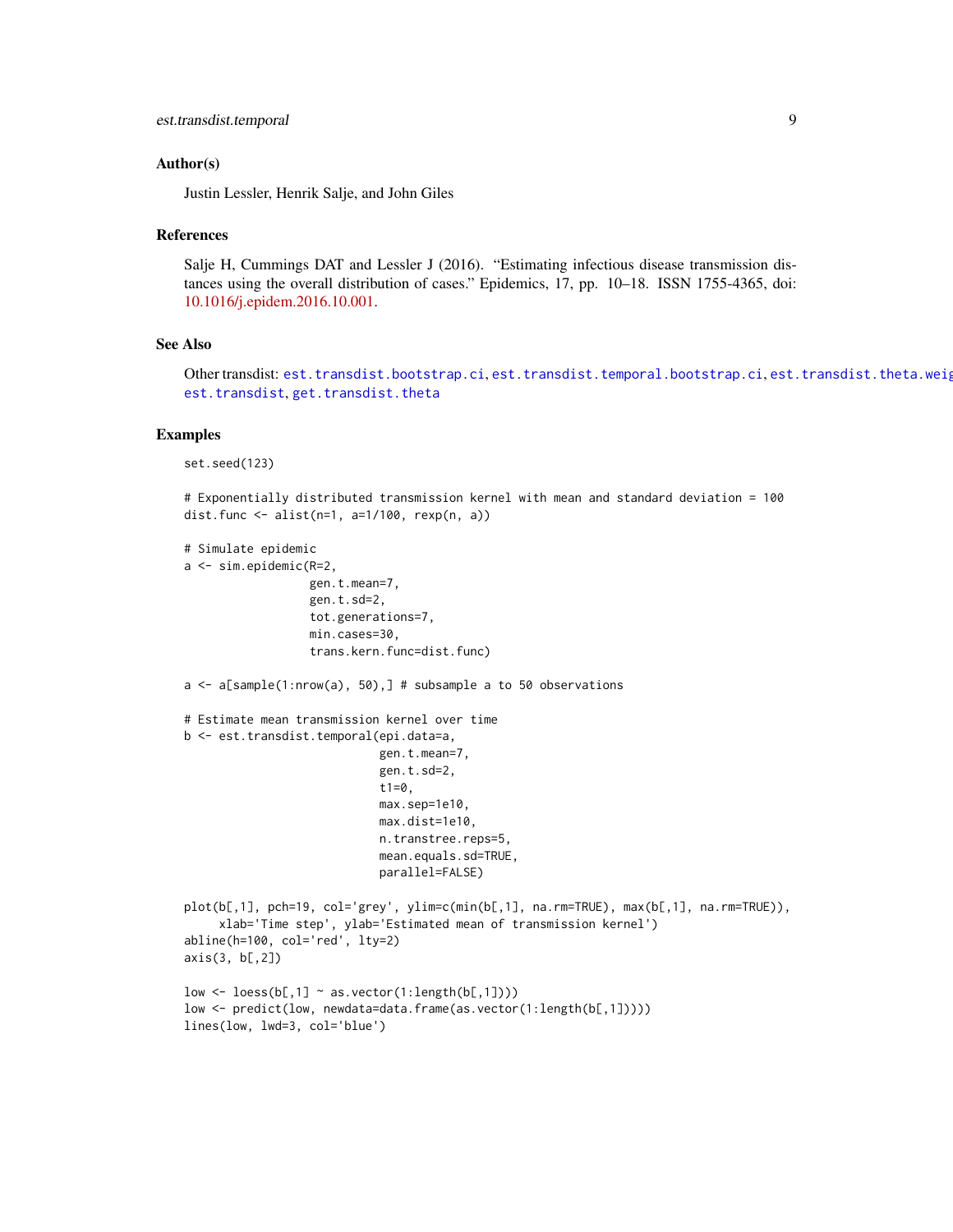<span id="page-9-1"></span><span id="page-9-0"></span>est.transdist.temporal.bootstrap.ci

*Bootstrapped confidence intervals for the change in mean transmission distance over time*

### Description

Estimates bootstrapped confidence intervals for the mean transmission distance over the duration of the epidemic by running est.trandsdist on all cases occuring up to each time point.

#### Usage

```
est.transdist.temporal.bootstrap.ci(epi.data, gen.t.mean, gen.t.sd, t1, max.sep,
 max.dist, n.transtree.reps = 100, mean.equals.sd = FALSE,
  theta.weights = NULL, boot.iter, ci.low = 0.025, ci.high = 0.975,
 parallel = FALSE, n.cores = NULL)
```
#### Arguments

| epi.data         | a three-column matrix giving the coordinates (x and y) and time of infection (t<br>for all cases in an epidemic (columns must be in x, y, t order)                                                                                                                |
|------------------|-------------------------------------------------------------------------------------------------------------------------------------------------------------------------------------------------------------------------------------------------------------------|
| gen.t.mean       | mean generation time of the infecting pathogen                                                                                                                                                                                                                    |
| gen.t.sd         | standard deviation of generation time of the infecting pathogen                                                                                                                                                                                                   |
| t1               | time step to begin estimation of transmission distance                                                                                                                                                                                                            |
| max.sep          | maximum number of time steps allowed between two cases (passed to the get. transdist. theta<br>function)                                                                                                                                                          |
| max.dist         | maximum spatial distance between two cases considered in calculation                                                                                                                                                                                              |
| n.transtree.reps |                                                                                                                                                                                                                                                                   |
|                  | number of time to simulate transmission trees when estimating the weights of<br>theta (passed to the est. transdist. theta. weights function, default = $10$ ).<br>Warning: higher values of this parameter cause significant increases in compu-<br>tation time. |
|                  | mean equals sd logical term indicating if the mean and standard deviation of the transmission<br>kernel are expected to be equal (default = FALSE)                                                                                                                |
| theta.weights    | use external matrix of theta weights. If NULL (default) the matrix of theta<br>weights is automatically estimated by calling the est. transdist. theta. weights<br>function                                                                                       |
| boot.iter        | the number of bootstrapped iterations to perform                                                                                                                                                                                                                  |
| ci.low           | low end of the confidence interval (default = $0.025$ )                                                                                                                                                                                                           |
| ci.high          | high end of the confidence interval (default = $0.975$ )                                                                                                                                                                                                          |
| parallel         | run bootstraps in parallel (default = FALSE)                                                                                                                                                                                                                      |
| n.cores          | number of cores to use when $parallel = TRUE$ (default = NULL, which uses<br>half the available cores)                                                                                                                                                            |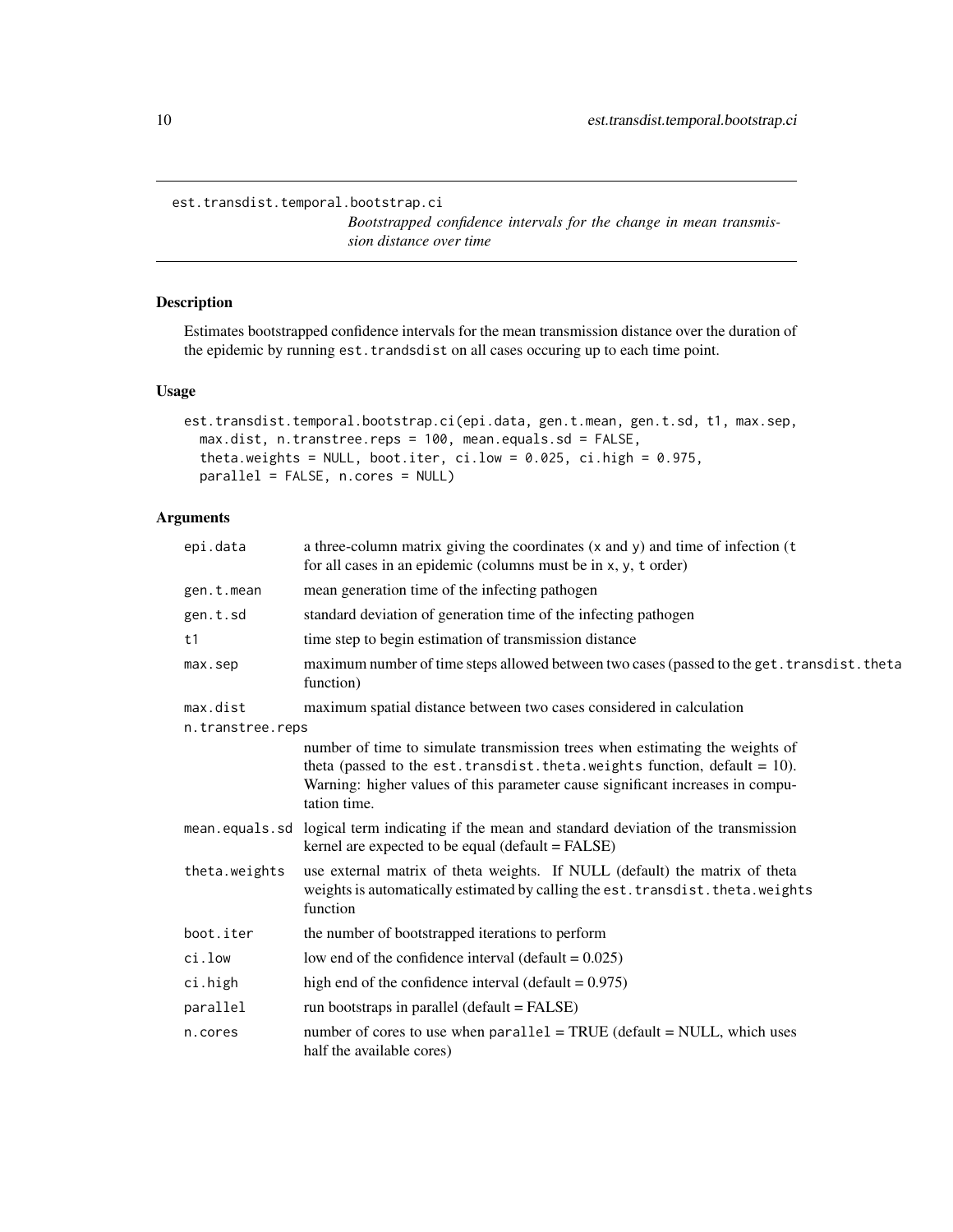<span id="page-10-0"></span>a four-column numeric matrix containing the point estimate for mean transmission distance, low and high bootstrapped confidence intervals, and the sample size up to each time step

### Author(s)

Justin Lessler, Henrik Salje, and John Giles

#### References

Salje H, Cummings DAT and Lessler J (2016). "Estimating infectious disease transmission distances using the overall distribution of cases." Epidemics, 17, pp. 10–18. ISSN 1755-4365, doi: [10.1016/j.epidem.2016.10.001.](https://www.sciencedirect.com/science/article/pii/S1755436516300317)

### See Also

Other transdist: [est.transdist.bootstrap.ci](#page-5-1), [est.transdist.temporal](#page-7-1), [est.transdist.theta.weights](#page-11-1), [est.transdist](#page-3-1), [get.transdist.theta](#page-36-1)

### Examples

```
set.seed(123)
```
# Exponentially distributed transmission kernel with mean and standard deviation = 100 dist.func  $\leq$  alist(n=1, a=1/100, rexp(n, a))

```
# Simulate epidemic
a <- sim.epidemic(R=2,
                  gen.t.mean=7,
                  gen.t.sd=2,
                  tot.generations=8,
                  min.cases=30,
                  trans.kern.func=dist.func)
```
a <- a[sample(1:nrow(a), 100),] # subsample a to 100 observations

# Estimate change in mean transmission kernel over time with confidence intervals nc <- 4 # Run in parallel

b <- est.transdist.temporal.bootstrap.ci(epi.data=a,

gen.t.mean=7, gen.t.sd=2, t $1=0$ , max.sep=1e10, max.dist=1e10, n.transtree.reps=10, mean.equals.sd=TRUE, boot.iter=10, ci.low=0.025, ci.high=0.975,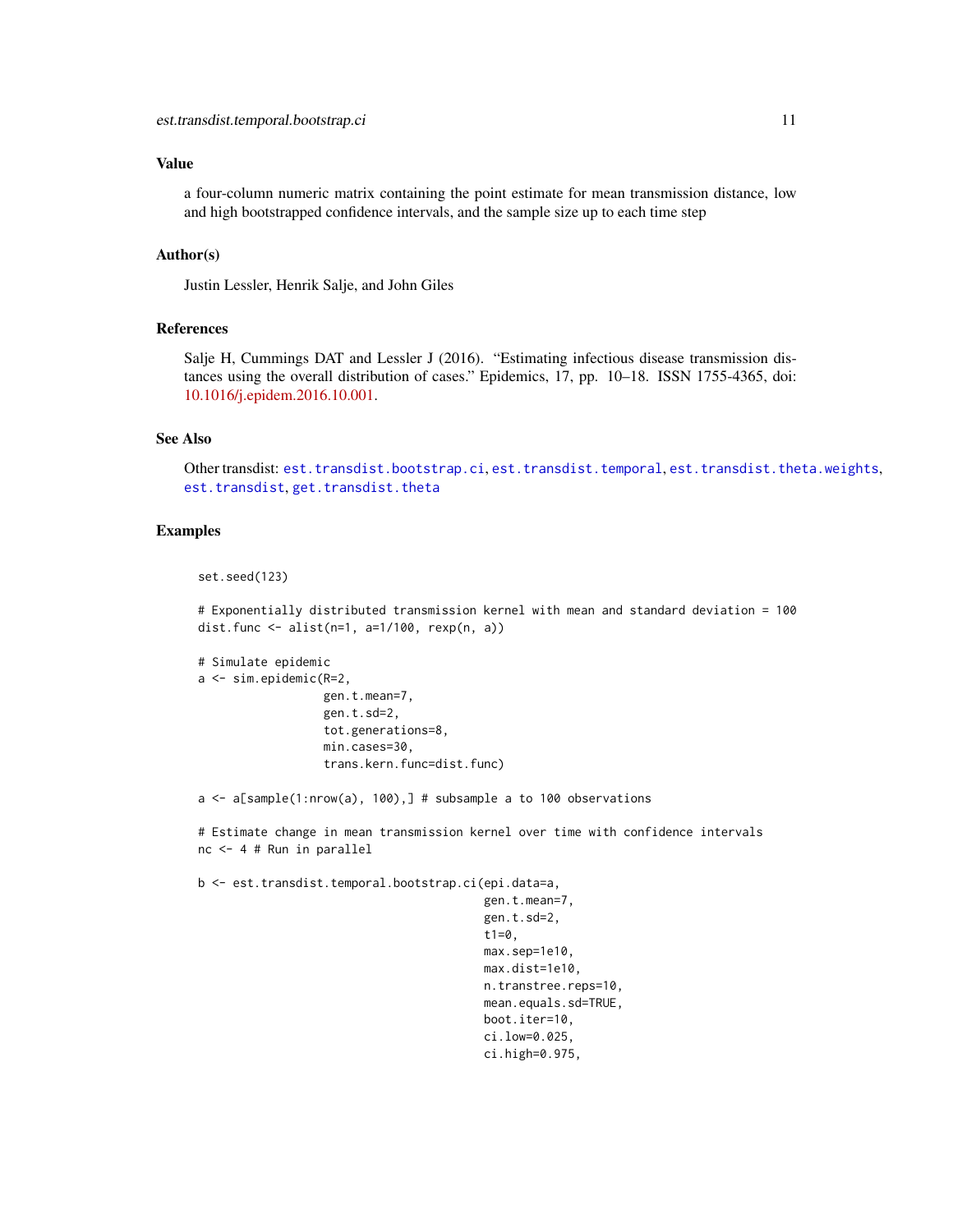```
parallel=TRUE,
n.cores=nc)
```

```
plot(b[,1], pch=19, col='grey', ylim=c(min(b[,1:3], na.rm=TRUE), max(b[,1:3], na.rm=TRUE)),
     xlab='Time step', ylab='Estimated mean of transmission kernel')
abline(h=100, col='red', lty=2)
axis(3, 1: nrow(b), b[, 4])low \leq loess(b[,1] \sim as.vector(1:nrow(b)), span=1)
low <- predict(low, newdata=data.frame(as.vector(1:nrow(b))))
lines(low, lwd=3, col='blue')
for(i in 2:3) {
  low \leq loess(b[,i] \sim as.vector(1:nrow(b)), span=1)
  low <- predict(low, newdata=data.frame(as.vector(1:nrow(b))))
  lines(low, lty=2, lwd=3, col='blue')
}
```
<span id="page-11-1"></span>est.transdist.theta.weights

*Estimate transmission distance theta values by replication*

#### **Description**

This function estimates the weight of each theta value by performing a user defined number of replications with the get.transdist.theta function. The weights of each theta are calculated as the number of simulations in which a case at time t1 and t2 are separated by theta transmission events.

#### Usage

```
est.transdist.theta.weights(case.times, gen.t.mean, t.density, t1,
 n.rep = 100)
```
#### Arguments

| case.times | a vector giving the occurrence time for each case                     |
|------------|-----------------------------------------------------------------------|
| gen.t.mean | the mean generation time of the infecting pathogen                    |
| t.density  | a vector giving the generation time density of the infecting pathogen |
| t1         | time step to begin simulation                                         |
| n.rep      | number of replications in the simulation (default $= 100$ )           |

#### Value

a three-dimensional array containing the mean normalized theta weights estimated across all replications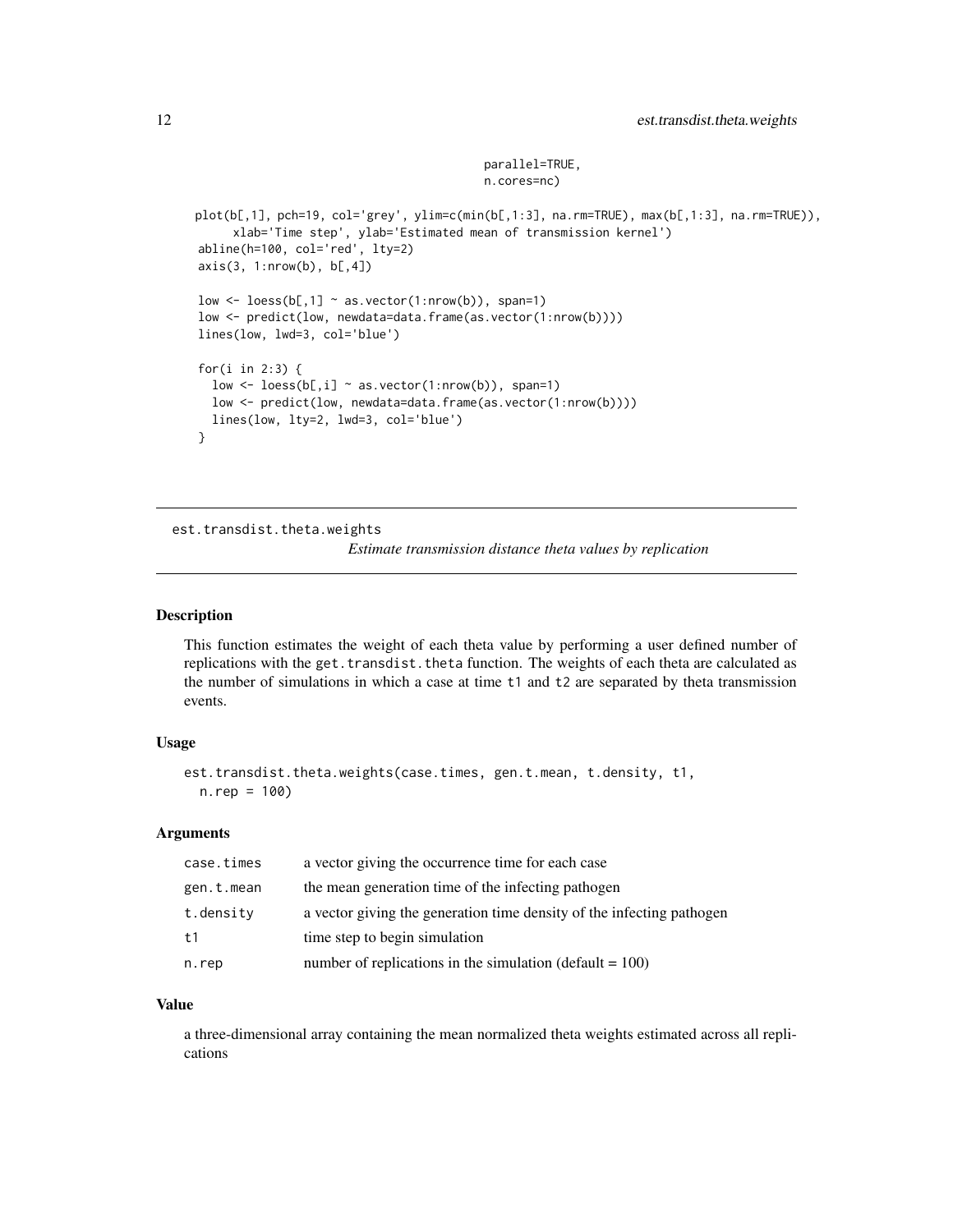#### <span id="page-12-0"></span>Author(s)

Justin Lessler, Henrik Salje, and John Giles

#### References

Salje H, Cummings DAT and Lessler J (2016). "Estimating infectious disease transmission distances using the overall distribution of cases." Epidemics, 17, pp. 10–18. ISSN 1755-4365, doi: [10.1016/j.epidem.2016.10.001.](https://www.sciencedirect.com/science/article/pii/S1755436516300317)

### See Also

Other transdist: [est.transdist.bootstrap.ci](#page-5-1), [est.transdist.temporal.bootstrap.ci](#page-9-1), [est.transdist.temporal](#page-7-1), [est.transdist](#page-3-1), [get.transdist.theta](#page-36-1)

#### Examples

```
set.seed(1)
```

```
gen.t.mean <- 7
gen.t.sd \leq -2t1 < -0
```

```
# Normally distributed transmission kernel with mean and standard deviation = 100
dist.func <- alist(n=1, a=1/100, rexp(n, a))
```

```
# Simulate epidemic
a <- sim.epidemic(R=5,
                  gen.t.mean=gen.t.mean,
                  gen.t.sd=gen.t.sd,
                  min.cases=5,
                  tot.generations=3,
                  trans.kern.func=dist.func)
```

```
# Get case times
a \leq a[order(a[,3]),]
case.times <- round(a[,3])
unique.times <- unique(case.times)
ntimes <- length(unique.times)
```

```
# Generation time distribution
max.t < - round(max(unique.time) - t1) - 1n.step <- round(max.t/gen.t.mean)
gen <- rep(0, max.t*2)
for (i in 1:n.step){gen <- gen + dnorm(1:(max.t*2), gen.t.mean*i, gen.t.sd*i)}
gen[1] <- 0 # No instantaneous infections
t.density <- gen/sum(gen)
# Estimation of theta weights matrix
```

```
b <- est.transdist.theta.weights(case.times=case.times,
                                 n.rep=3,
                                 gen.t.mean=gen.t.mean,
```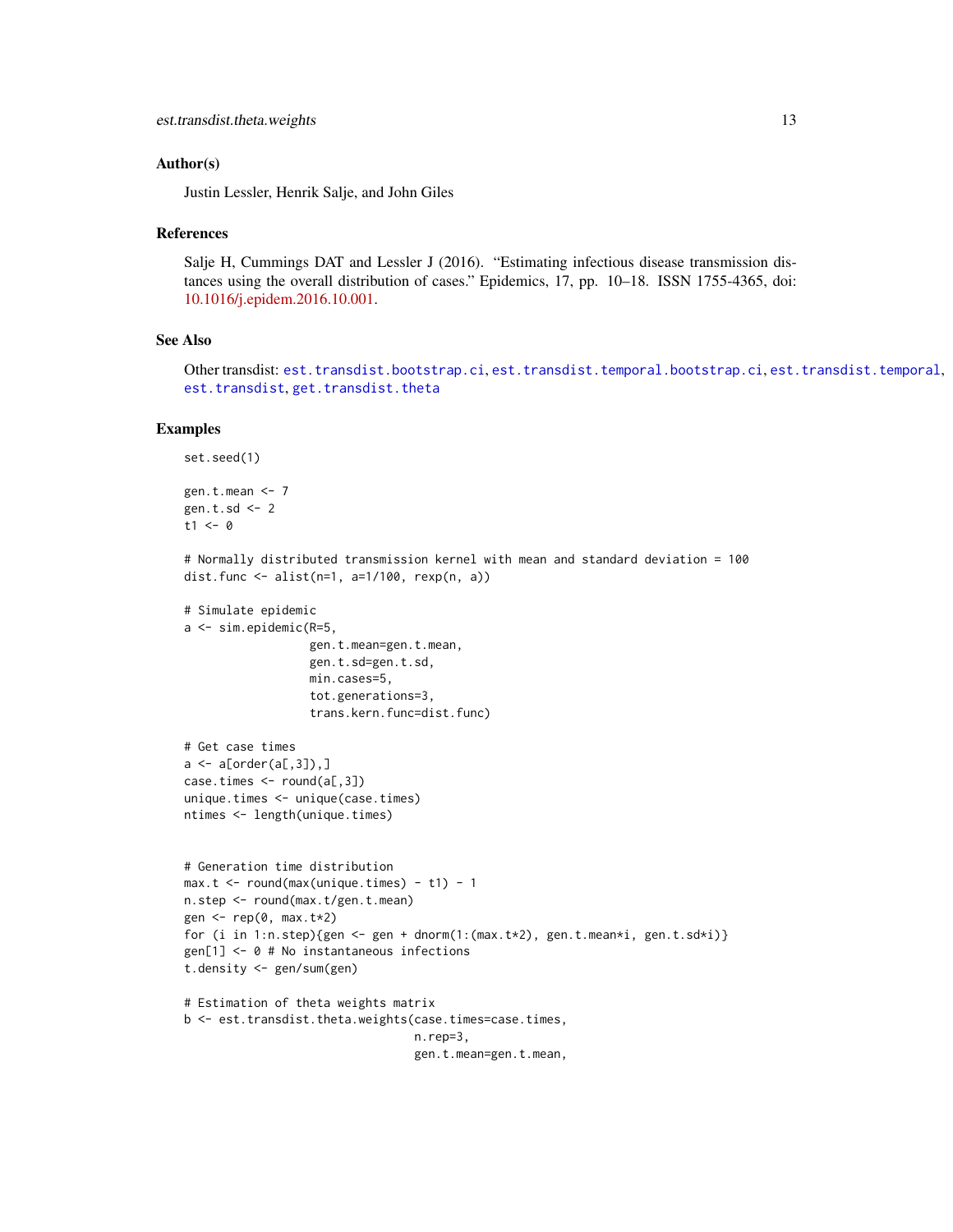$t1=t1$ , t.density=t.density)

<span id="page-13-1"></span><span id="page-13-0"></span>est.wt.matrix *Calculate the Infector-Infectee Wallinga-Teunis matrix*

#### Description

A function which takes the time of each case occurrence, the generation time distribution of the infecting pathogen, and the matrix of basic Wallinga-Teunis weights and estimates the probability that an infectee occurring time step j (columns) was infected by a case occurring at time i (rows).

#### Usage

```
est.wt.matrix(case.times, gen.t.dist, basic.wt.weights = NULL)
```
#### Arguments

| case.times       | a vector giving the occurrence time for each case                                 |
|------------------|-----------------------------------------------------------------------------------|
| gen.t.dist       | a vector giving the generation time distribution for the infecting pathogen       |
| basic.wt.weights |                                                                                   |
|                  | a matrix giving the basic normalized Wallinga-Teunis weights for each time step   |
|                  | (output from the est.wt.matrix.weights function). If this argument is NULL        |
|                  | (the default), the basic Wallinga-Teunis matrix will be calculated automatically. |

### Value

a numerical matrix with the number of columns and rows equal to the number of cases in the epidemic

#### Author(s)

Justin Lessler, Henrik Salje, and John Giles

#### References

Salje H, Cummings DAT and Lessler J (2016). "Estimating infectious disease transmission distances using the overall distribution of cases." Epidemics, 17, pp. 10–18. ISSN 1755-4365, doi: [10.1016/j.epidem.2016.10.001.](https://www.sciencedirect.com/science/article/pii/S1755436516300317)

### See Also

Other est.wt: [est.transdist](#page-3-1), [est.wt.matrix.weights](#page-14-1)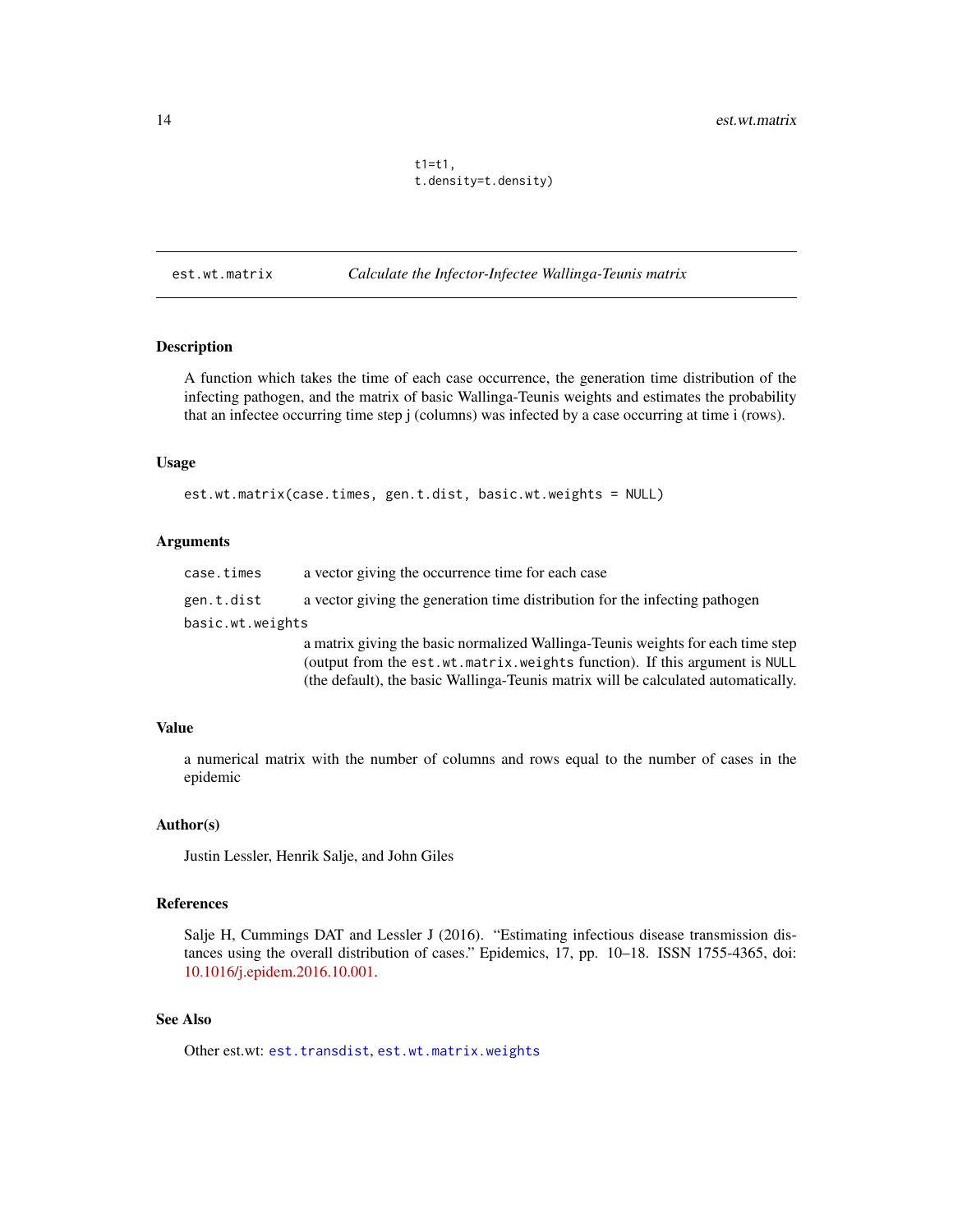### <span id="page-14-0"></span>est.wt.matrix.weights 15

#### Examples

```
case.times < -c(1,2,2,3,3)gen <- c(0, 2/3, 1/3, 0, 0)
t.density <- gen/sum(gen)
a <- est.wt.matrix(case.times=case.times, gen.t.dist=t.density)
```
<span id="page-14-1"></span>est.wt.matrix.weights *Estimate matrix of basic Wallinga-Teunis weights*

### Description

A function called by est.wt.matrix, which calculates the basic weights in the Wallinga-Teunis matrix given the time of each case occurrence and the generation time distribution of the pathogen. Code adapted from the R0 package.

#### Usage

est.wt.matrix.weights(case.times, gen.t.dist)

#### Arguments

| case.times | a vector giving the occurrence time for each case                           |
|------------|-----------------------------------------------------------------------------|
| gen.t.dist | a vector giving the generation time distribution for the infecting pathogen |

#### Value

a numerical matrix with the number of columns and rows equal to the number of time steps in the epidemic

#### Author(s)

Justin Lessler, Henrik Salje, and John Giles

### References

Boelle P and Obadia T (2015). R0: Estimation of R0 and Real-Time Reproduction Number from Epidemics. R package version 1.2-6, [https://CRAN.R-project.org/package=R0.](https://CRAN.R-project.org/package=R0)

Salje H, Cummings DAT and Lessler J (2016). "Estimating infectious disease transmission distances using the overall distribution of cases." Epidemics, 17, pp. 10–18. ISSN 1755-4365, doi: [10.1016/j.epidem.2016.10.001.](https://www.sciencedirect.com/science/article/pii/S1755436516300317)

### See Also

Other est.wt: [est.transdist](#page-3-1), [est.wt.matrix](#page-13-1)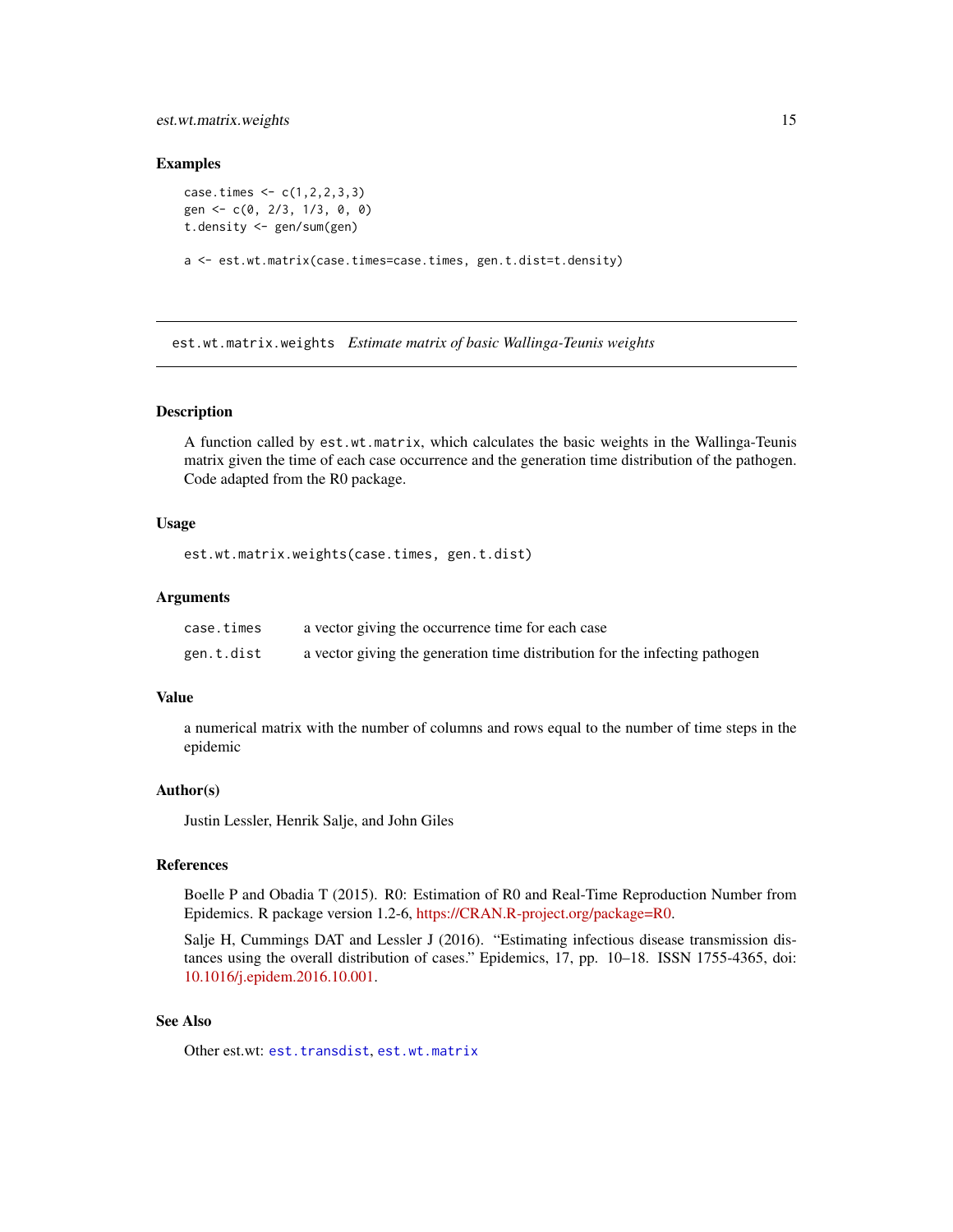### Examples

```
case.times < c(1,2,2,3,3)gen <- c(0, 2/3, 1/3, 0, 0)
t.density <- gen/sum(gen)
```
a <- est.wt.matrix.weights(case.times=case.times, gen.t.dist=t.density)

<span id="page-15-1"></span>

### Generalized version of get.pi

### Description

Generalized version of the get.pi function that takes in an arbitrary function and returns the probability that a point within a particular range of a point of interest shares the relationship specified by the passed in function with that point.

### Usage

 $get.pi(posmat, fun, r = 1, r.low = rep(0, length(r)))$ 

### Arguments

| posmat | a matrix with columns x, y and any other named columns columns needed by<br>fun                                                                                     |
|--------|---------------------------------------------------------------------------------------------------------------------------------------------------------------------|
| fun    | a function that takes in two rows of posmat and returns:                                                                                                            |
|        | 1. for pairs included in the numerator and denominator                                                                                                              |
|        | 2. for pairs that should only be included in the denominator                                                                                                        |
|        | 3. for pairs that should be ignored all together                                                                                                                    |
|        | Note that names from posmat are not preserved in calls to fun, so the columns<br>of the matrix should be referenced numerically so this is not available to the fun |
|        | the series of spatial distances (or there maximums) we are interested in                                                                                            |
| r.low  | the low end of each range, 0 by default                                                                                                                             |

#### Value

pi value for each distance range that we look at. Where:

$$
\pi(d_1, d_2) = \frac{\sum \mathbf{1}(d_{ij} \in (d_1, d_2)) \mathbf{1}(f(i, j) = 1)}{\sum \sum \mathbf{1}(d_{ij} \in (d_1, d_2)) \mathbf{1}(f(i, j) \in \{1, 2\})}
$$

### Author(s)

<span id="page-15-0"></span>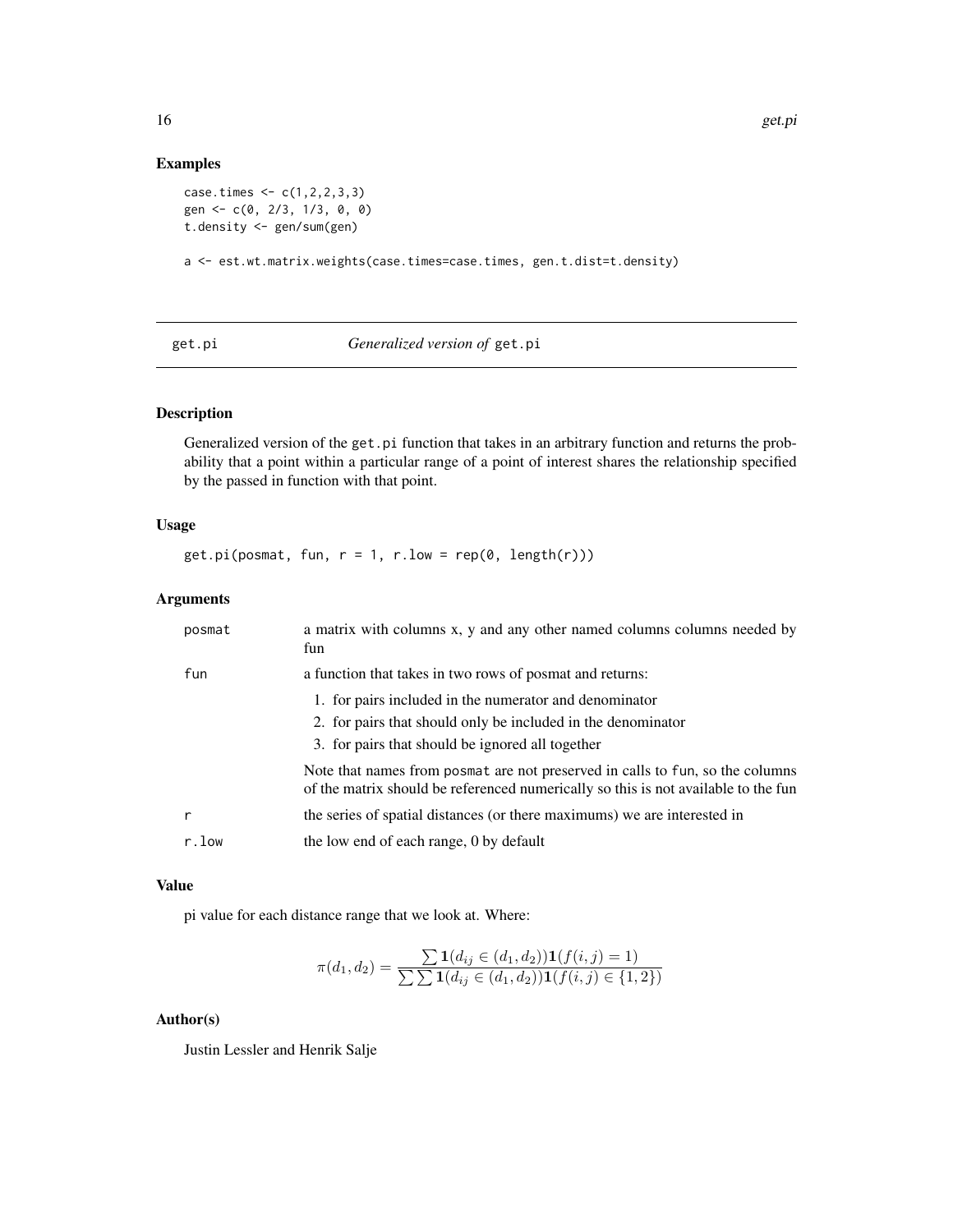<span id="page-16-0"></span>get.pi.bootstrap 17

### See Also

Other get.pi: [get.pi.bootstrap](#page-16-1), [get.pi.ci](#page-17-1), [get.pi.permute](#page-18-1), [get.pi.typed.bootstrap](#page-20-1), [get.pi.typed.permute](#page-21-1), [get.pi.typed](#page-19-1)

Other spatialtau: [get.tau](#page-22-1), [get.theta](#page-29-1)

### Examples

```
data(DengueSimulationR02)
r.max<-seq(20,1000,20)
r.min<-seq(0,980,20)
sero.type.func<-function(a,b,tlimit=20){
  if(a[5]==b[5]&(abs(a[3]-b[3])<=tlimit)){rc=1}
  else{rc=2}
  return(rc)
}
```
sero.pi<-get.pi(DengueSimR02,sero.type.func,r=r.max,r.low=r.min)

<span id="page-16-1"></span>get.pi.bootstrap *Bootstrap* get.pi *values.*

### Description

Runs get.pi on multiple bootstraps of the data. Is formulated such that the relationships between points and themselves will not be calculated.

#### Usage

```
get.pi.bootstrap(posmat, fun, r = 1, r.low = rep(0, length(r)),boot.iter = 500)
```
#### Arguments

| posmat    | a matrix with columns type, x and y                  |
|-----------|------------------------------------------------------|
| fun       | the function to decide relationships                 |
| r         | the series of spatial distances we are interested in |
| r.low     | the low end of each range. 0 by default              |
| boot.iter | the number of bootstrap iterations                   |

### Value

pi values for all the distances we looked at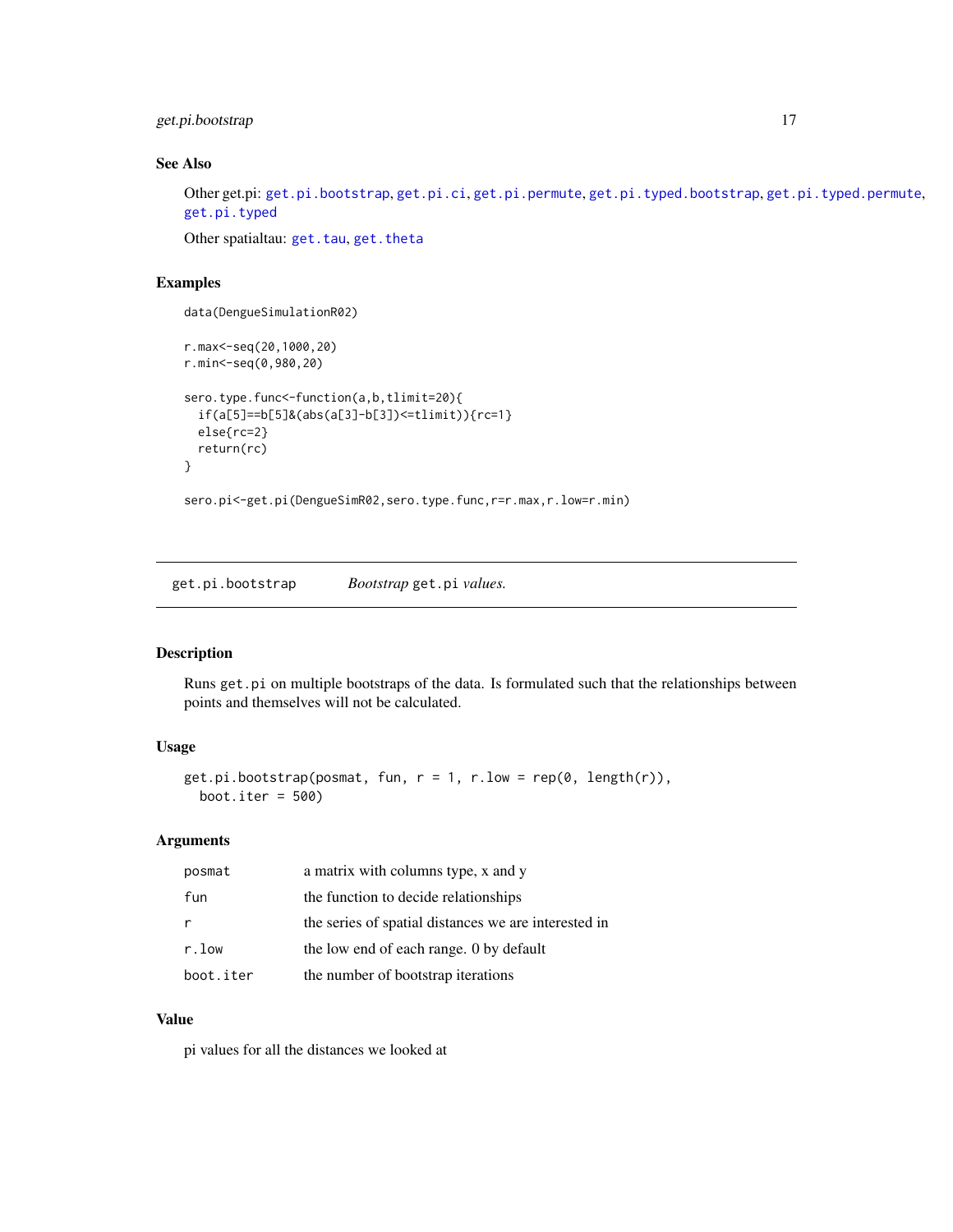### Note

In each bootstrap iteration N observations are drawn from the existing data with replacement. To avoid errors in inference resulting from the same observatin being compared with itself in the bootstrapped data set, original indices are perserved, and pairs of points in the bootstrapped dataset with the same original index are ignored.

### Author(s)

Justin Lessler and Henrik Salje

#### See Also

Other get.pi: [get.pi.ci](#page-17-1), [get.pi.permute](#page-18-1), [get.pi.typed.bootstrap](#page-20-1), [get.pi.typed.permute](#page-21-1), [get.pi.typed](#page-19-1), [get.pi](#page-15-1)

### Examples

## Not run: R/examples/get\_pi\_bootstrap.R

## End(Not run)

<span id="page-17-1"></span>get.pi.ci *Calculate bootstrapped confidence intervals for* get.pi *values.*

#### Description

Wrapper to get.pi.bootstrap that takes care of calculating the confidence intervals based on the bootstrapped values..

#### Usage

```
get.pi.ci(posmat, fun, r = 1, r.low = rep(0, length(r)), boot.iter = 1000,ci.low = 0.025, ci.high = 0.975)
```
#### Arguments

| posmat    | a matrix with columns type, x and y                   |
|-----------|-------------------------------------------------------|
| fun       | the function to decide relationships                  |
| r         | the series of spatial distances wer are interested in |
| r.low     | the low end of each range. 0 by default               |
| boot.iter | the number of bootstrap iterations                    |
| ci.low    | the low end of the ci0.025 by default                 |
| ci.high   | the high end of the ci0.975 by default                |

<span id="page-17-0"></span>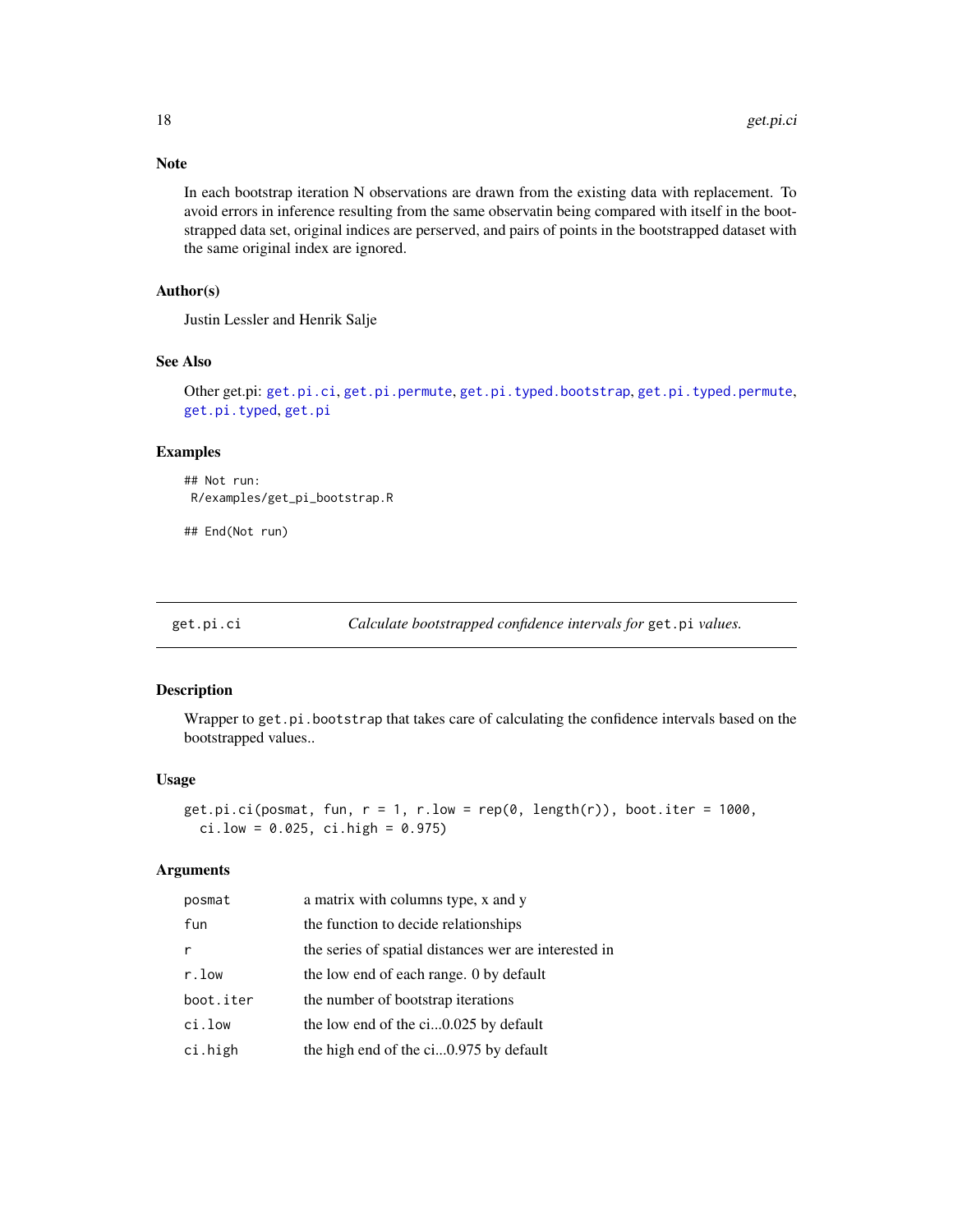### <span id="page-18-0"></span>get.pi.permute 19

### Value

a matrix with a row for the high and low values and a column per distance

#### Author(s)

Justin Lessler

### See Also

Other get.pi: [get.pi.bootstrap](#page-16-1), [get.pi.permute](#page-18-1), [get.pi.typed.bootstrap](#page-20-1), [get.pi.typed.permute](#page-21-1), [get.pi.typed](#page-19-1), [get.pi](#page-15-1)

### Examples

```
## Not run:
R/examples/get_pi_ci.R
```
## End(Not run)

<span id="page-18-1"></span>get.pi.permute *get the null distribution of the* get.pi *function*

#### Description

Does permutations to calculate the null distribution of get pi if there were no spatial dependence. Randomly reassigns coordinates to each observation permutations times

### Usage

get.pi.permute(posmat, fun,  $r = 1$ ,  $r.$  low =  $rep(0, length(r))$ , permutations)

### Arguments

| posmat       | a matrix with columns type, x and y                  |
|--------------|------------------------------------------------------|
| fun          | the function to evaluate                             |
|              | the series of spatial distances we are interested in |
| r.low        | the low end of each range0 by default                |
| permutations | the number of permute iterations                     |

### Value

pi values for all the distances we looked at

### See Also

```
Other get.pi: get.pi.bootstrap, get.pi.ci, get.pi.typed.bootstrap, get.pi.typed.permute,
get.pi.typed, get.pi
```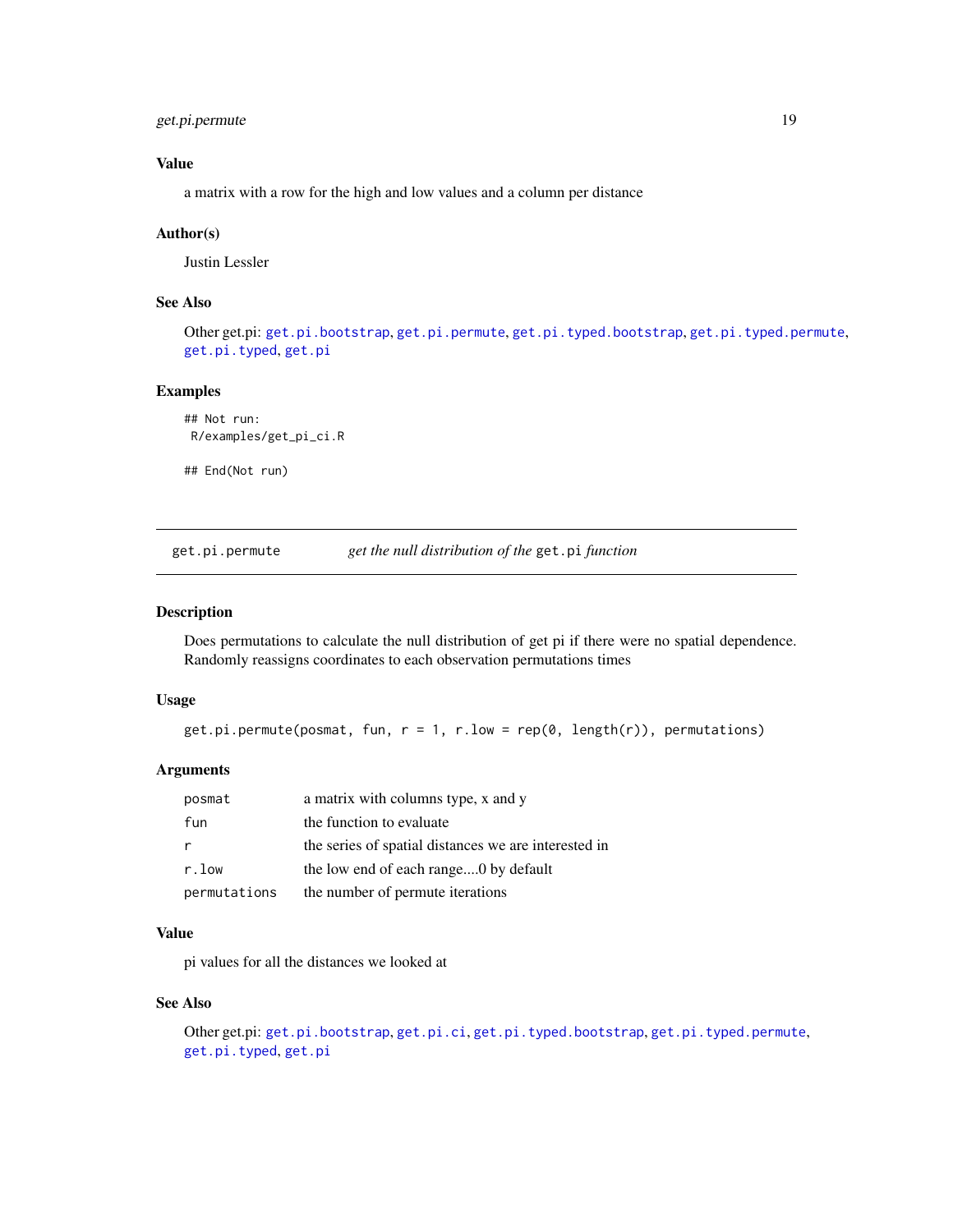### Examples

```
## Not run:
R/examples/get_pi_permute.R
## End(Not run)
```
<span id="page-19-1"></span>get.pi.typed *Optimized version of* get.pi *for typed data.*

### Description

Version of the get.pi function that is optimized for statically typed data. That is data where we are interested in the probability of points within some distance of points of typeA are of typeB.

### Usage

```
get.pi.typed(posmat, typeA = -1, typeB = -1, r = 1, r.low = rep(0,length(r)))
```
### Arguments

| posmat | a matrix with columns type, x and y                       |
|--------|-----------------------------------------------------------|
| typeA  | the "from" type that we are interested in, -1 is wildcard |
| typeB  | the "to" type that we are interested i, -1 is wildcard    |
|        | the series of spatial distances wer are interested in     |
| r.low  | the low end of each range0 by default                     |

### Value

pi values for all the distances we looked at

### Author(s)

Justin Lessler and Henrik Salje

### See Also

Other get.pi: [get.pi.bootstrap](#page-16-1), [get.pi.ci](#page-17-1), [get.pi.permute](#page-18-1), [get.pi.typed.bootstrap](#page-20-1), [get.pi.typed.permute](#page-21-1), [get.pi](#page-15-1)

<span id="page-19-0"></span>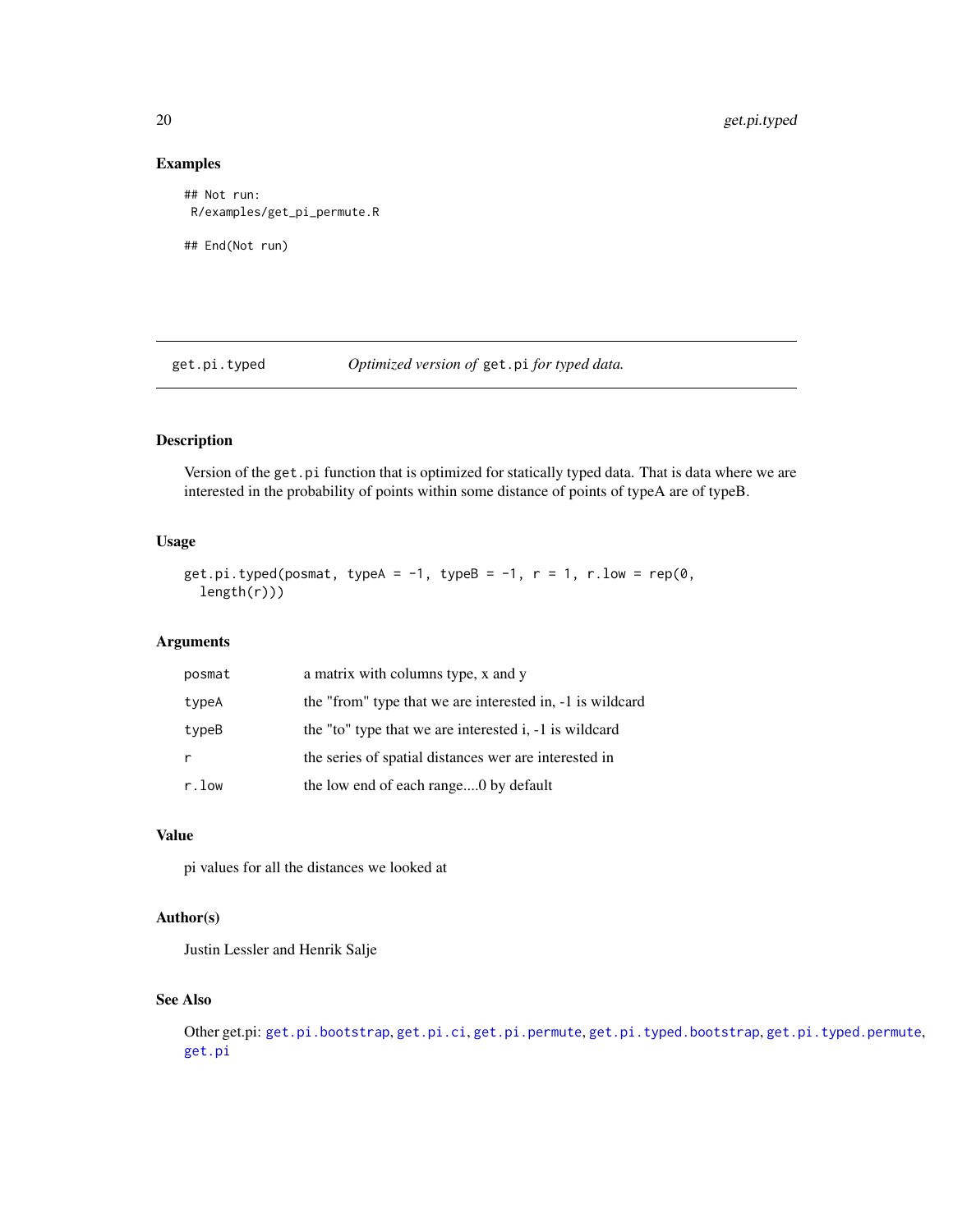### <span id="page-20-0"></span>get.pi.typed.bootstrap 21

### Examples

data(DengueSimulationR02)

```
r.max<-seq(20,1000,20)
r.min<-seq(0,980,20)
#Lets see if there's a difference in spatial dependence by time case occurs
type<-2-(DengueSimR02[,"time"]<120)
tmp<-cbind(DengueSimR02,type=type)
typed.pi<-get.pi.typed(tmp,typeA=1,typeB=2,r=r.max,r.low=r.min)
```
<span id="page-20-1"></span>get.pi.typed.bootstrap

*runs bootstrapping on* get.pi.typed

#### Description

Bootstraps typed pi values. Makes sure distances between a sample and another draw of itself are left out

#### Usage

```
get.pi.typed.bootstrap(posmat, typeA = -1, typeB = -1, r = 1,
  r.low = rep(0, length(r)), boot.iter)
```
#### Arguments

| posmat    | a matrix with columns type, x and y                       |
|-----------|-----------------------------------------------------------|
| typeA     | the "from" type that we are interested in, -1 is wildcard |
| typeB     | the "to" type that we are interested i, -1 is wildcard    |
|           | the series of spatial distances we are interested in      |
| r.low     | the low end of each range0 by default                     |
| boot.iter | the number of bootstrap iterations                        |

### Value

pi values for all the distances we looked at

### See Also

```
Other get.pi: get.pi.bootstrap, get.pi.ci, get.pi.permute, get.pi.typed.permute, get.pi.typed,
get.pi
```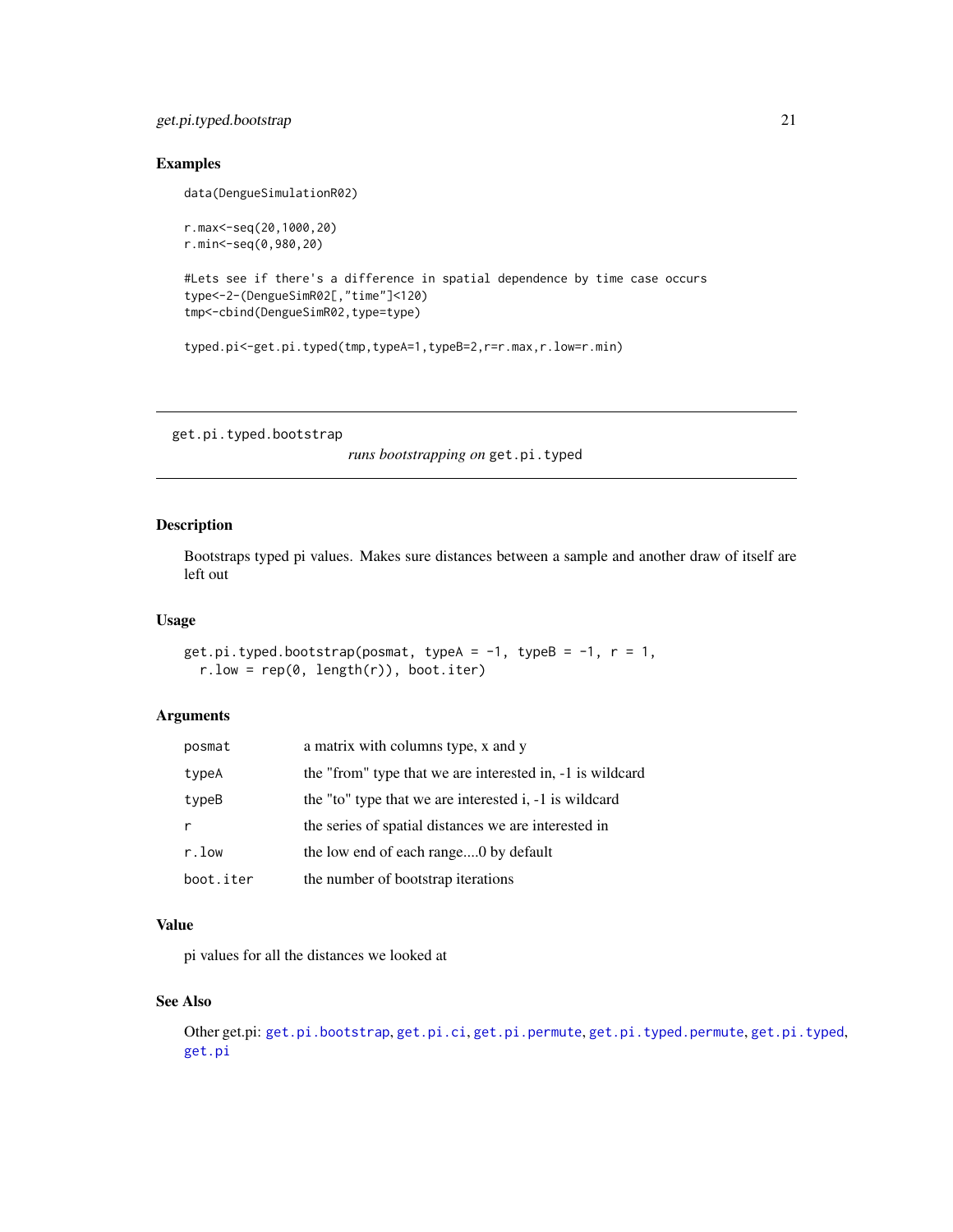### Examples

```
## Not run:
R/examples/get_pi_typed_bootstrap.R
## End(Not run)
```
<span id="page-21-1"></span>get.pi.typed.permute *get the null distribution of the get.pi.typed function*

### Description

Does permutations to calculate the null distribution of get pi if there were no spatial dependence. Randomly reassigns coordinates to each observation permutations times

#### Usage

```
get.pi.typed.permute(posmat, typeA = -1, typeB = -1, r = 1,
 r.low = rep(0, length(r)), permutations)
```
#### Arguments

| posmat       | a matrix with columns type, x and y                       |
|--------------|-----------------------------------------------------------|
| typeA        | the "from" type that we are interested in, -1 is wildcard |
| typeB        | the "to" type that we are interested i, -1 is wildcard    |
| r            | the series of spatial distances we are interested in      |
| r.low        | the low end of each range0 by default                     |
| permutations | the number of permute iterations                          |

### Value

pi values for all the distances we looked at

### Author(s)

Justin Lessler and Henrik Salje

### See Also

Other get.pi: [get.pi.bootstrap](#page-16-1), [get.pi.ci](#page-17-1), [get.pi.permute](#page-18-1), [get.pi.typed.bootstrap](#page-20-1), [get.pi.typed](#page-19-1), [get.pi](#page-15-1)

### Examples

```
## Not run:
R/examples/get_pi_typed_permute.R
```
## End(Not run)

<span id="page-21-0"></span>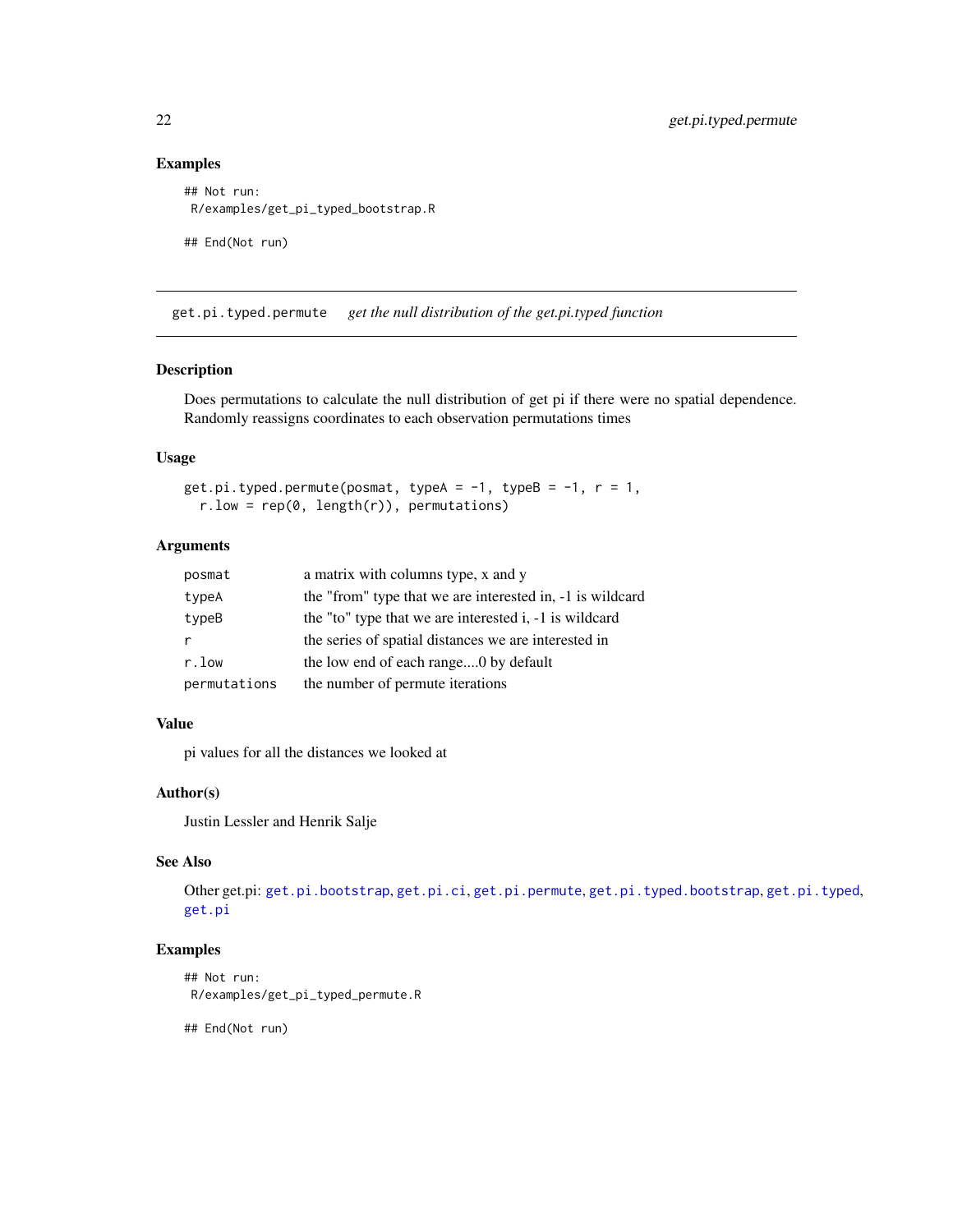<span id="page-22-1"></span><span id="page-22-0"></span>

### Description

returns the relative probability (or odds) that points at some distance from an index point share some relationship with that point versus the probability (or odds) any point shares that relationship with that point.

#### Usage

```
get.tau(posmat, fun, r = 1, r.low = rep(0, length(r)),comparison.type = "representative")
```
### Arguments

| posmat          | a matrix with columns x, y and any other named columns columns needed by<br>fun                                                                                 |
|-----------------|-----------------------------------------------------------------------------------------------------------------------------------------------------------------|
| fun             | a function that takes in two rows of posmat and returns:                                                                                                        |
|                 | 1. for pairs included in the numerator (and the denominator for independent<br>data)                                                                            |
|                 | 2. for pairs that should only be included in the denominator                                                                                                    |
|                 | 3. for pairs that should be ignored all together                                                                                                                |
|                 | Note that names from posmat are not preserved in calls to fun, so the columns<br>of the matrix should be referenced numerically so this is not available to fun |
| r               | the series of spatial distances (or there maximums) we are interested in                                                                                        |
| r.low           | the low end of each range, 0 by default                                                                                                                         |
| comparison.type |                                                                                                                                                                 |
|                 | what type of points are included in the comparison set.                                                                                                         |
|                 | • "representative" if comparison set is representative of the underlying popu-<br>lation                                                                        |
|                 | • "independent" if comparison set is cases/events coming from an indepedent<br>process                                                                          |
|                 |                                                                                                                                                                 |

### Value

```
The tau value for each distance we look at. If comparison.type is "representative", this is:
```
tau = get.pi(posmat, fun, r, r.low)/get.pi(posmat,fun,0,infinity)

If comparison.type is "independent", this is:

tau = get.theta(posmat, fun, r, r.low)/get.theta(posmat,fun,0,infinity)

### Author(s)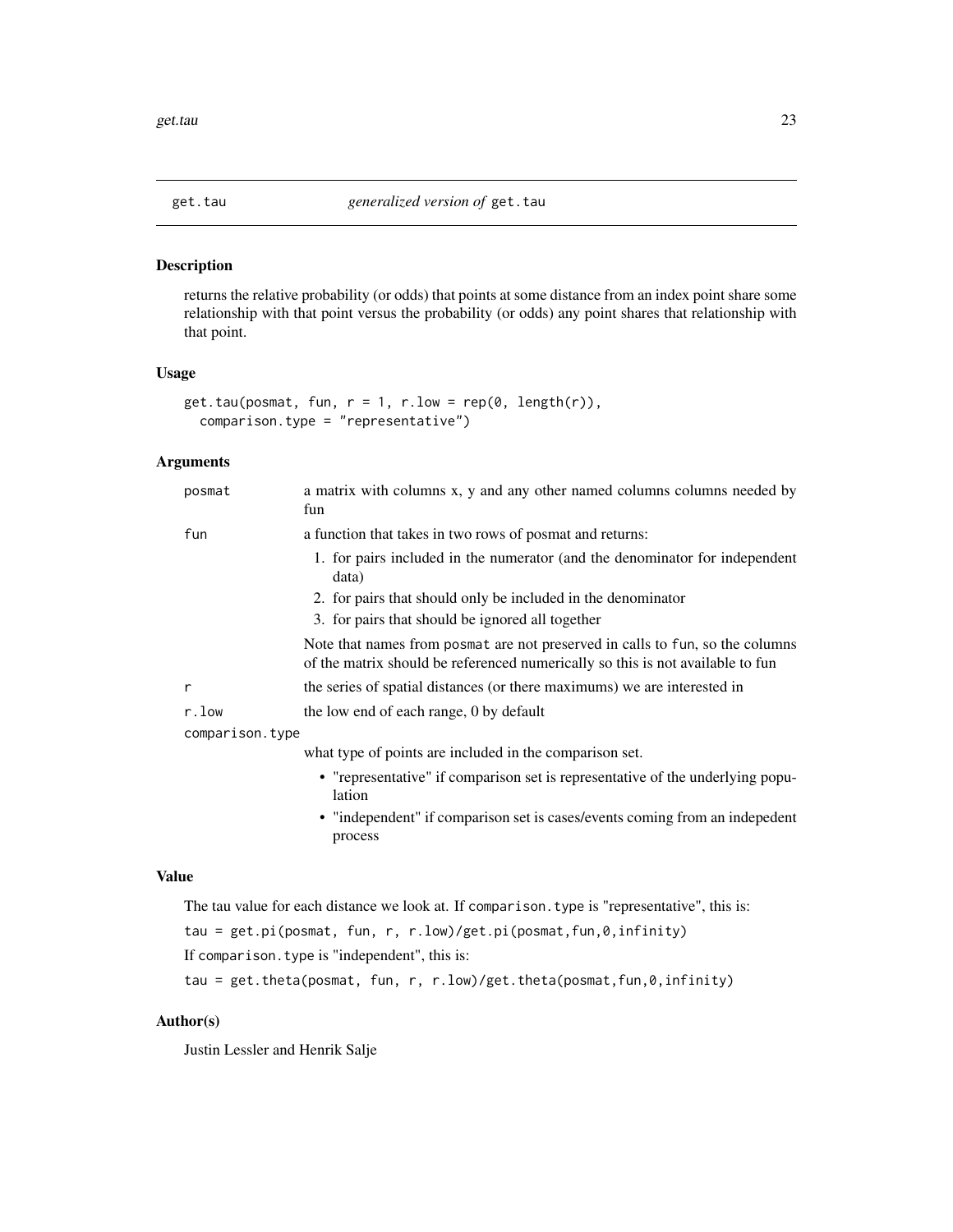### See Also

Other get.tau: [get.tau.bootstrap](#page-23-1), [get.tau.ci](#page-24-1), [get.tau.permute](#page-25-1), [get.tau.typed.bootstrap](#page-27-1), [get.tau.typed.permute](#page-28-1), [get.tau.typed](#page-26-1)

Other spatialtau: [get.pi](#page-15-1), [get.theta](#page-29-1)

### Examples

## Not run: R/examples/get\_tau.R

## End(Not run)

<span id="page-23-1"></span>get.tau.bootstrap *Bootstrap* get.tau *values.*

### Description

Runs get.tau on multiple bootstraps of the data. Is formulated such that the relationship between points and themselves will not be calculated

#### Usage

```
get.tau.bootstrap(posmat, fun, r = 1, r.low = rep(0, length(r)), boot.iter,comparison.type = "representative")
```
### Arguments

| posmat          | a matrix appropriate for input to get. tau            |
|-----------------|-------------------------------------------------------|
| fun             | a function appropriate as input to get. pi            |
| r               | the series of spatial distances wer are interested in |
| r.low           | the low end of each range0 by default                 |
| boot.iter       | the number of bootstrap iterations                    |
| comparison.type |                                                       |
|                 | the comparison type to pass as input to get.pi        |

#### Value

tau values for all the distances we looked at

#### Author(s)

<span id="page-23-0"></span>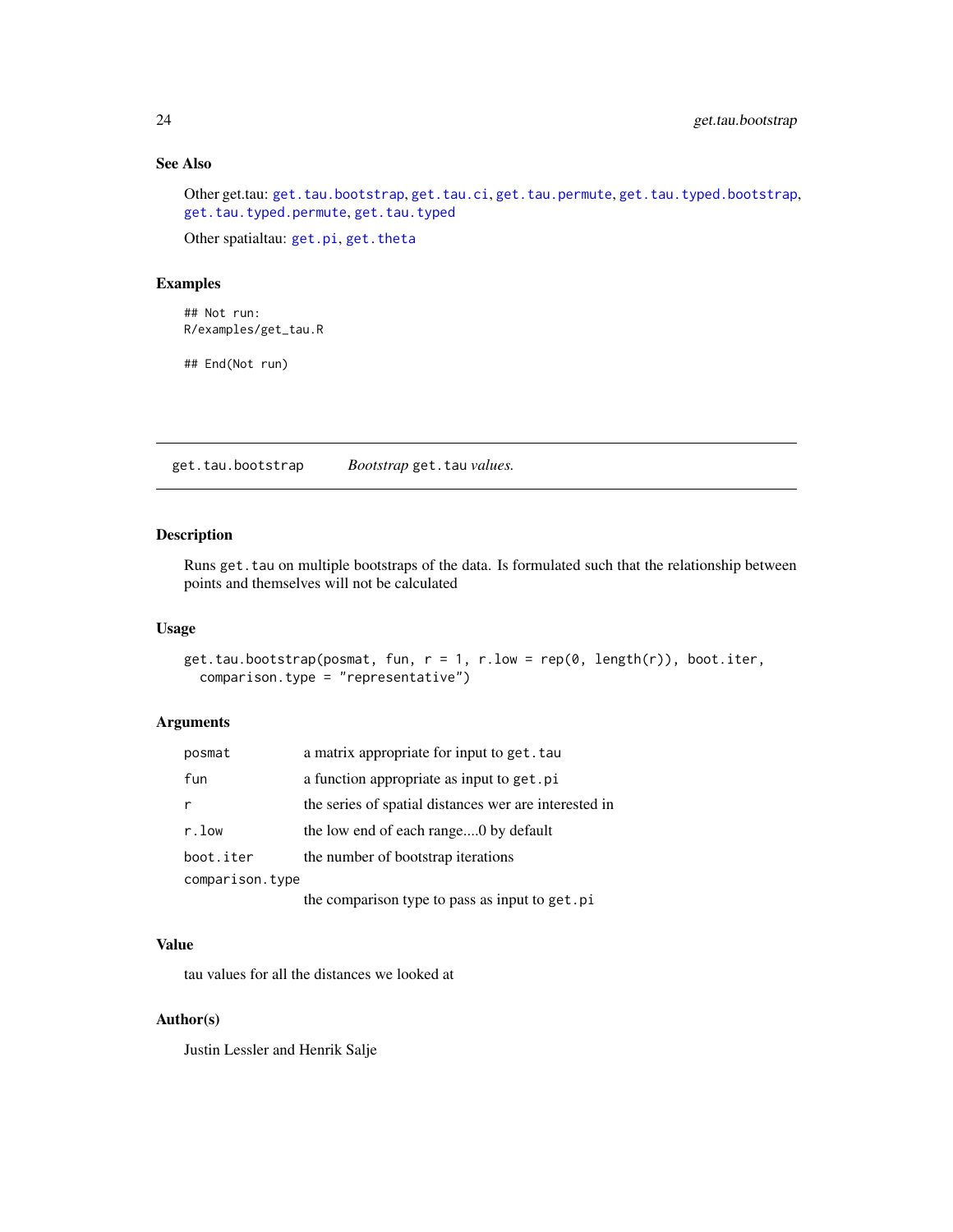#### <span id="page-24-0"></span>get.tau.ci 25

### See Also

Other get.tau: [get.tau.ci](#page-24-1), [get.tau.permute](#page-25-1), [get.tau.typed.bootstrap](#page-27-1), [get.tau.typed.permute](#page-28-1), [get.tau.typed](#page-26-1), [get.tau](#page-22-1)

### Examples

```
## Not run:
R/examples/get_tau_bootstrap.R
```
## End(Not run)

<span id="page-24-1"></span>get.tau.ci *Bootstrap confidence interval for the* get.tau *values*

### Description

Wrapper to get.tau.bootstrap that takes care of calulating the confidence intervals based on the bootstrapped values

#### Usage

```
get.tau.ci(posmat, fun, r = 1, r. low = rep(0, length(r)),boot.iter = 1000, comparison.type = "representative", ci.low = 0.025,
 ci.high = 0.975)
```
#### Arguments

| posmat          | a matrix appropriate for input to get. tau           |  |
|-----------------|------------------------------------------------------|--|
| fun             | a function appropriate as input to get. pi           |  |
| r               | the series of spatial distances we are interested in |  |
| r.low           | the low end of each range0 by default                |  |
| boot.iter       | the number of bootstrap iterations                   |  |
| comparison.type |                                                      |  |
|                 | the comparison type to pass to get.tau               |  |
| ci.low          | the low end of the ci0.025 by default                |  |
| ci.high         | the high end of the ci0.975 by default               |  |

#### Value

tau values for all the distances examined

#### Author(s)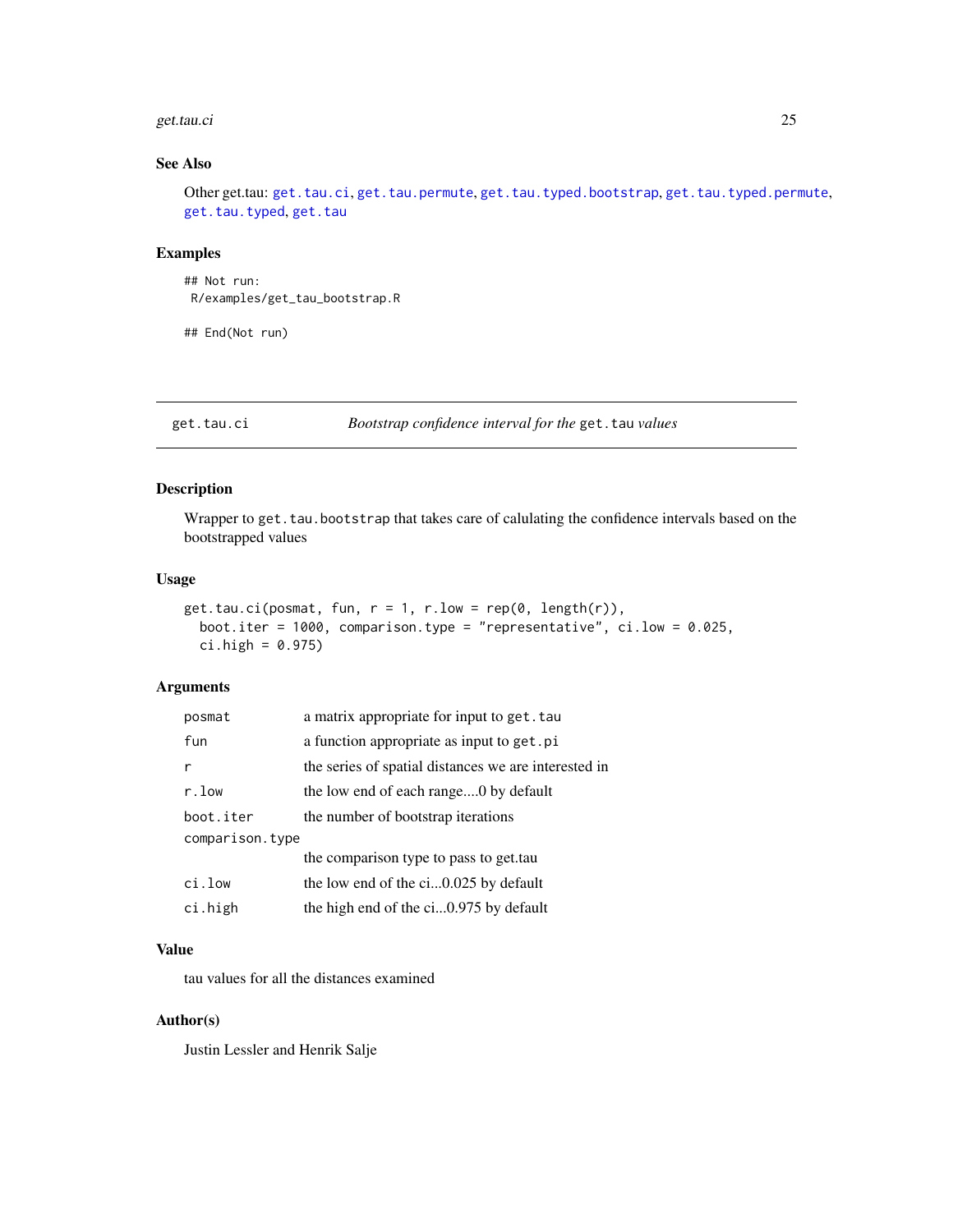### See Also

Other get.tau: [get.tau.bootstrap](#page-23-1), [get.tau.permute](#page-25-1), [get.tau.typed.bootstrap](#page-27-1), [get.tau.typed.permute](#page-28-1), [get.tau.typed](#page-26-1), [get.tau](#page-22-1)

#### Examples

```
## Not run:
R/examples/get_tau_ci.R
```
## End(Not run)

<span id="page-25-1"></span>get.tau.permute *get the null distribution of the* get.tau *function*

### Description

Does permutations to calculate the null distribution of get pi if there were no spatial dependence. Randomly reassigns coordinates to each observation permutations times

### Usage

```
get.tau.permute(posmat, fun, r = 1, r.low = rep(0, length(r)), permutations,comparison.type = "representative")
```
#### Arguments

| posmat          | a matrix appropriate for input to get. tau           |
|-----------------|------------------------------------------------------|
| fun             | a function appropriate for input to get. tau         |
|                 | the series of spatial distances we are interested in |
| r.low           | the low end of each range0 by default                |
| permutations    | the number of permute iterations                     |
| comparison.type |                                                      |
|                 | the comparison type to pass as input to get.pi       |

### Value

tau values for all the distances we looked at

### Author(s)

Justin Lessler and Henrik Salje

### See Also

Other get.tau: [get.tau.bootstrap](#page-23-1), [get.tau.ci](#page-24-1), [get.tau.typed.bootstrap](#page-27-1), [get.tau.typed.permute](#page-28-1), [get.tau.typed](#page-26-1), [get.tau](#page-22-1)

<span id="page-25-0"></span>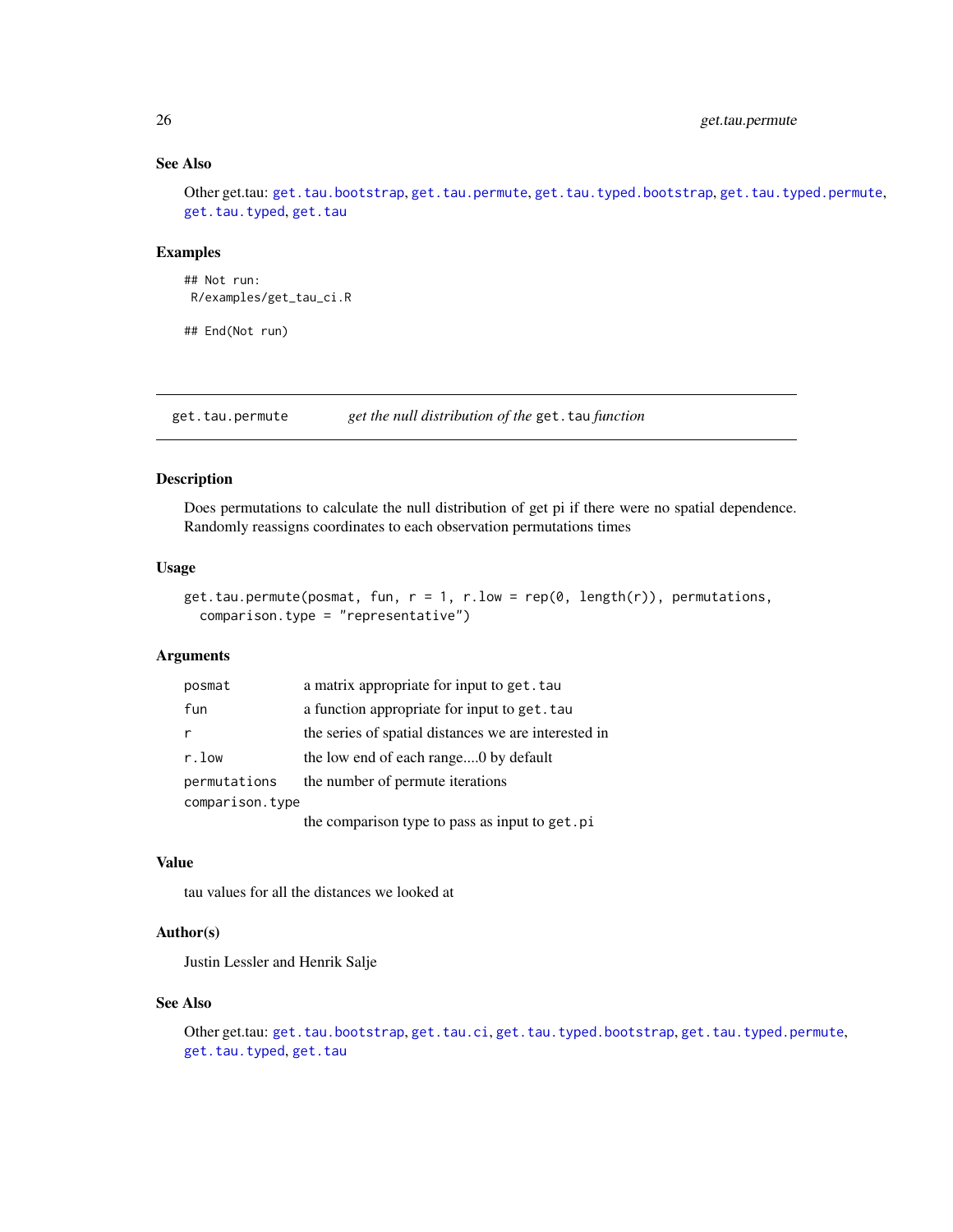### <span id="page-26-0"></span>get.tau.typed 27

### Examples

```
## Not run:
R/examples/get_tau_permute.R
```
## End(Not run)

<span id="page-26-1"></span>get.tau.typed *Optimizewd version of* get.tau *for typed data*

### Description

Version of the get.tau function that is optimized for statically typed data. That is data where we want the relationship between points of type A and points of type B

#### Usage

```
get.tau.typed(posmat, typeA = -1, typeB = -1, r = 1, r.low = rep(0,length(r), comparison.type = "representative")
```
#### Arguments

| posmat          | a matrix with columns type, x and y                                            |  |
|-----------------|--------------------------------------------------------------------------------|--|
| typeA           | the "from" type that we are interested in, -1 is wildcard                      |  |
| typeB           | the "to" type that we are interested i, -1 is wildcard                         |  |
| r               | the series of spatial distances we are interested in                           |  |
| r.low           | the low end of each range0 by default                                          |  |
| comparison.type |                                                                                |  |
|                 | what type of points are included in the comparison set.                        |  |
|                 | • "representative" if comparison set is representative of the underlying popu- |  |

lation • "independent" if comparison set is cases/events coming from an indepedent process

#### Value

tau values for all the distances we looked at

### Author(s)

Justin Lessler and Henrik Salje

### See Also

```
Other get.tau: get.tau.bootstrap, get.tau.ci, get.tau.permute, get.tau.typed.bootstrap,
get.tau.typed.permute, get.tau
```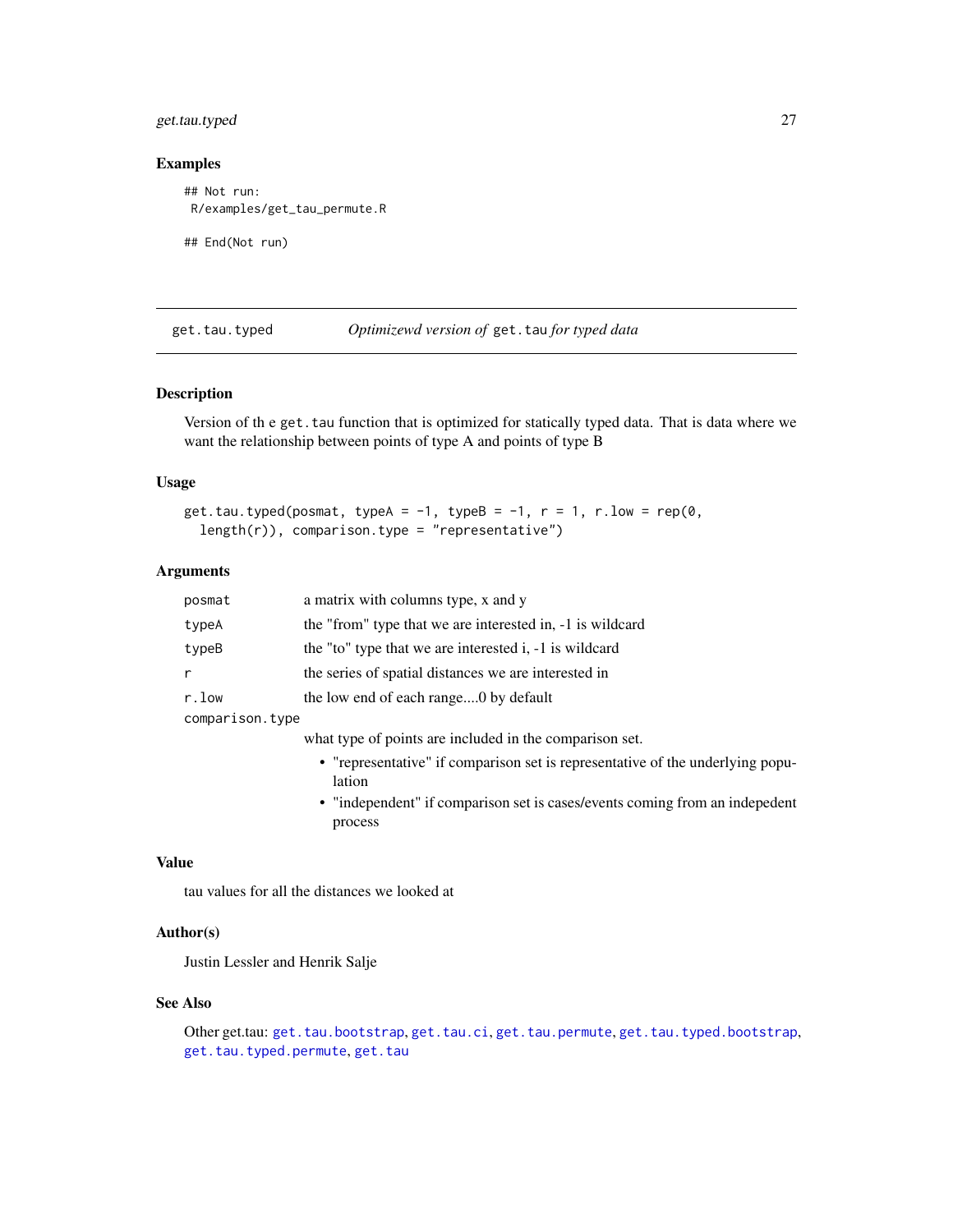### Examples

```
data(DengueSimulationR02)
r.max<-seq(20,1000,20)
r.min<-seq(0,980,20)
r.mid<-(r.max+r.min)/2
#Lets see if there's a difference in spatial dependence by time case occurs
type<-2-(DengueSimR02[,"time"]<120)
tmp<-cbind(DengueSimR02,type=type)
typed.tau<-get.tau.typed(tmp,typeA=1,typeB=2,r=r.max,r.low=r.min,comparison.type = "independent")
plot(r.mid,typed.tau,log="y",cex.axis=1.25,
    xlab="Distance (m)",ylab="Tau",cex.main=0.9,lwd=2,type="l")
abline(h=1,lty=2)
```
<span id="page-27-1"></span>get.tau.typed.bootstrap

*runs bootstrapping for* get.tau.typed

### Description

runs bootstrapping for get.tau.typed

#### Usage

```
get.tau.typed.bootstrap(posmat, typeA = -1, typeB = -1, r = 1,
  r.lower = rep(0, length(r)), boot.iter, comparison.type = "representative")
```
### Arguments

| posmat          | a matrix with columns type, x and y                                                       |
|-----------------|-------------------------------------------------------------------------------------------|
| typeA           | the "from" type that we are interested in, -1 is wildcard                                 |
| typeB           | the "to" type that we are interested i, -1 is wildcard                                    |
| r               | the series of spatial distances we are interested in                                      |
| r.low           | the low end of each range0 by default                                                     |
| boot.iter       | the number of bootstrap iterations                                                        |
| comparison.type |                                                                                           |
|                 | what type of points are included in the comparison set.                                   |
|                 | • "representative" if comparison set is representative of the underlying popu-<br>lation  |
|                 | • "independent" if comparison set is cases/events coming from an indepen-<br>dent process |

<span id="page-27-0"></span>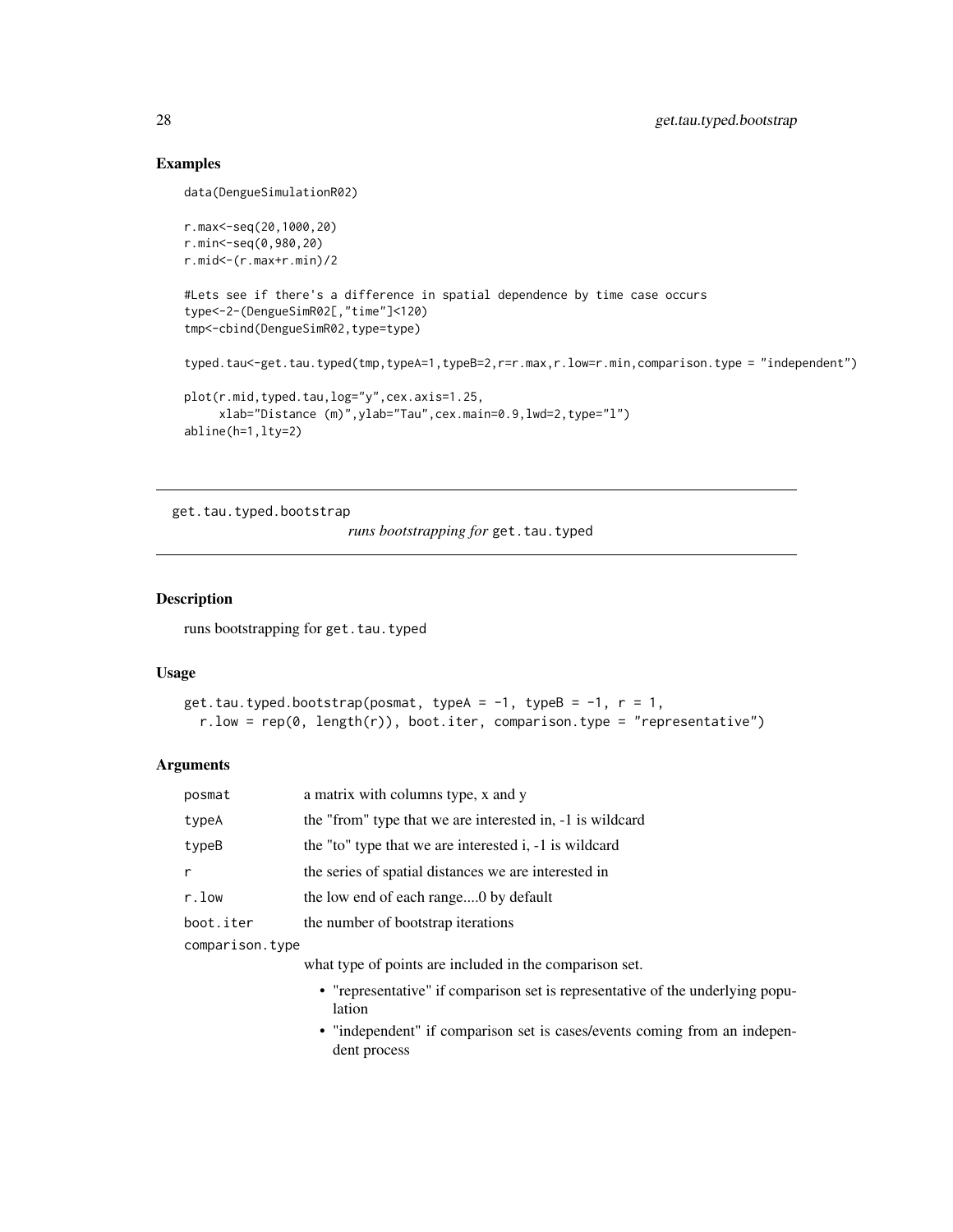<span id="page-28-0"></span>tau values for all the distances we looked at

#### Author(s)

Justin Lessler and Henrik Salje

### See Also

```
Other get.tau: get.tau.bootstrap, get.tau.ci, get.tau.permute, get.tau.typed.permute,
get.tau.typedget.tau
```
#### Examples

```
## Not run:
R/examples/get_tau_typed_bootstrap.R
```
## End(Not run)

<span id="page-28-1"></span>get.tau.typed.permute *get the null distribution for the* get.tau.typed *function*

#### Description

get the null distribution for the get.tau.typed function

#### Usage

```
get.tau.typed.permute(posmat, typeA = -1, typeB = -1, r = 1,
  r.low = rep(0, length(r)), permutations,
  comparison.type = "representative")
```
#### Arguments

| posmat          | a matrix with columns type, x and y                                                      |
|-----------------|------------------------------------------------------------------------------------------|
| typeA           | the "from" type that we are interested in, -1 is wildcard                                |
| typeB           | the "to" type that we are interested i, -1 is wildcard                                   |
| r               | the series of spatial distances we are interested in                                     |
| r.low           | the low end of each range0 by default                                                    |
| permutations    | the number of permute iterations                                                         |
| comparison.type |                                                                                          |
|                 | what type of points are included in the comparison set.                                  |
|                 | • "representative" if comparison set is representative of the underlying popu-<br>lation |

• "independent" if comparison set is cases/events coming from an indepedent process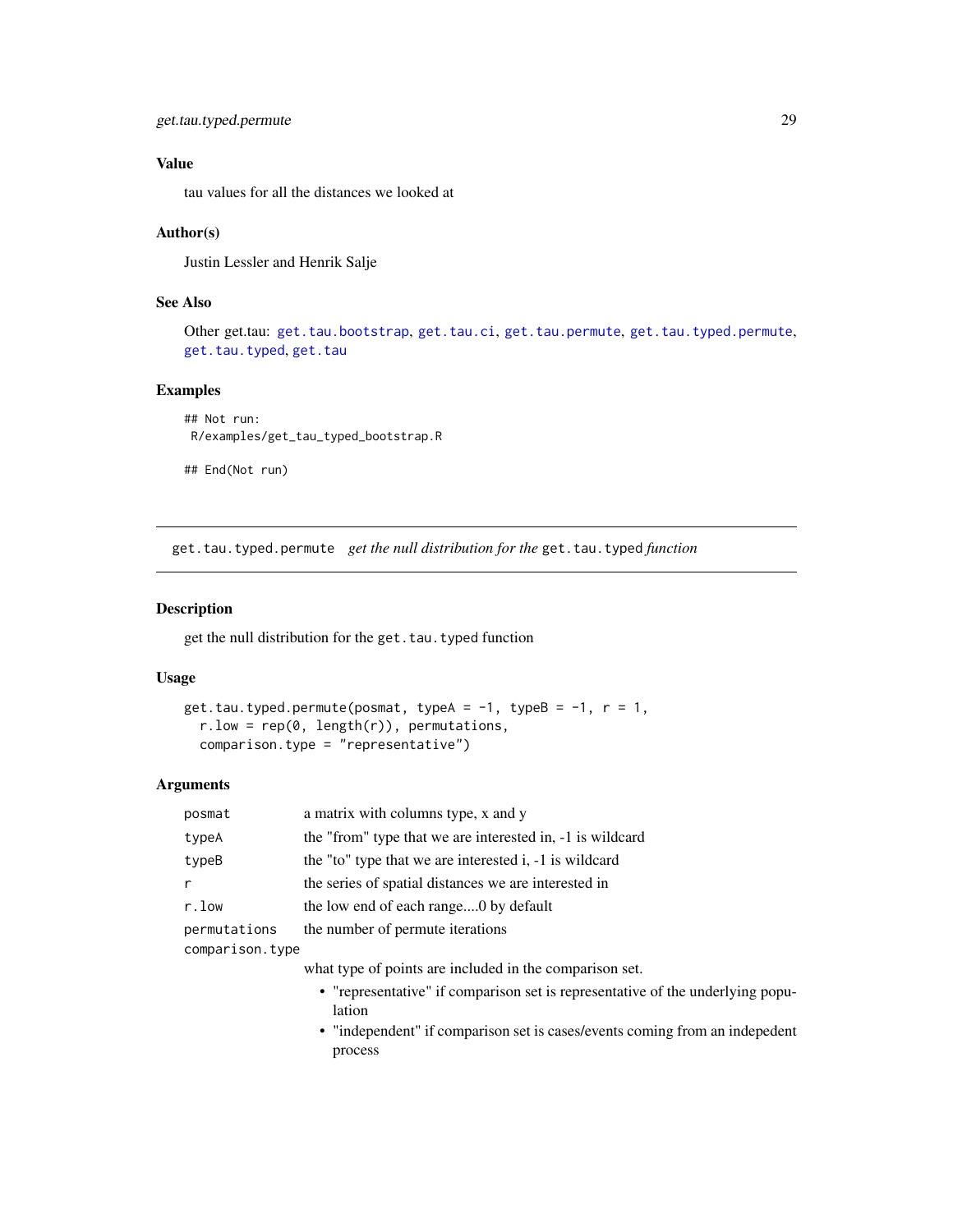<span id="page-29-0"></span>a matrix with permutation tau values for each distance specified

### Author(s)

Justin Lessler and Henrik Salje

### See Also

Other get.tau: [get.tau.bootstrap](#page-23-1), [get.tau.ci](#page-24-1), [get.tau.permute](#page-25-1), [get.tau.typed.bootstrap](#page-27-1), [get.tau.typed](#page-26-1), [get.tau](#page-22-1)

### Examples

## Not run: R/examples/get\_tau\_typed\_permute.R

## End(Not run)

<span id="page-29-1"></span>get.theta *Generalized version of* get.theta

### Description

Generalized version of the get. theta function that takes in an arbitrary function and returns the odds that a point within a particular range of a point of interest shares the relationship specified by the passed in function with that point.

### Usage

get.theta(posmat, fun,  $r = 1$ ,  $r.$  low =  $rep(0, length(r)))$ 

### Arguments

| posmat | a matrix with columns x, y and any other named columns columns needed by<br>fun                                                                                     |
|--------|---------------------------------------------------------------------------------------------------------------------------------------------------------------------|
| fun    | a function that takes in two rows of posmat and returns:                                                                                                            |
|        | 1. for pairs that are (potentially) related                                                                                                                         |
|        | 2. for pairs that are unrelated                                                                                                                                     |
|        | 3. for pairs that should be ignored all together                                                                                                                    |
|        | Note that names from posmat are not preserved in calls to fun, so the columns<br>of the matrix should be referenced numerically so this is not available to the fun |
|        | the series of spatial distances (or there maximums) we are interested in                                                                                            |
| r.low  | the low end of each range, 0 by default                                                                                                                             |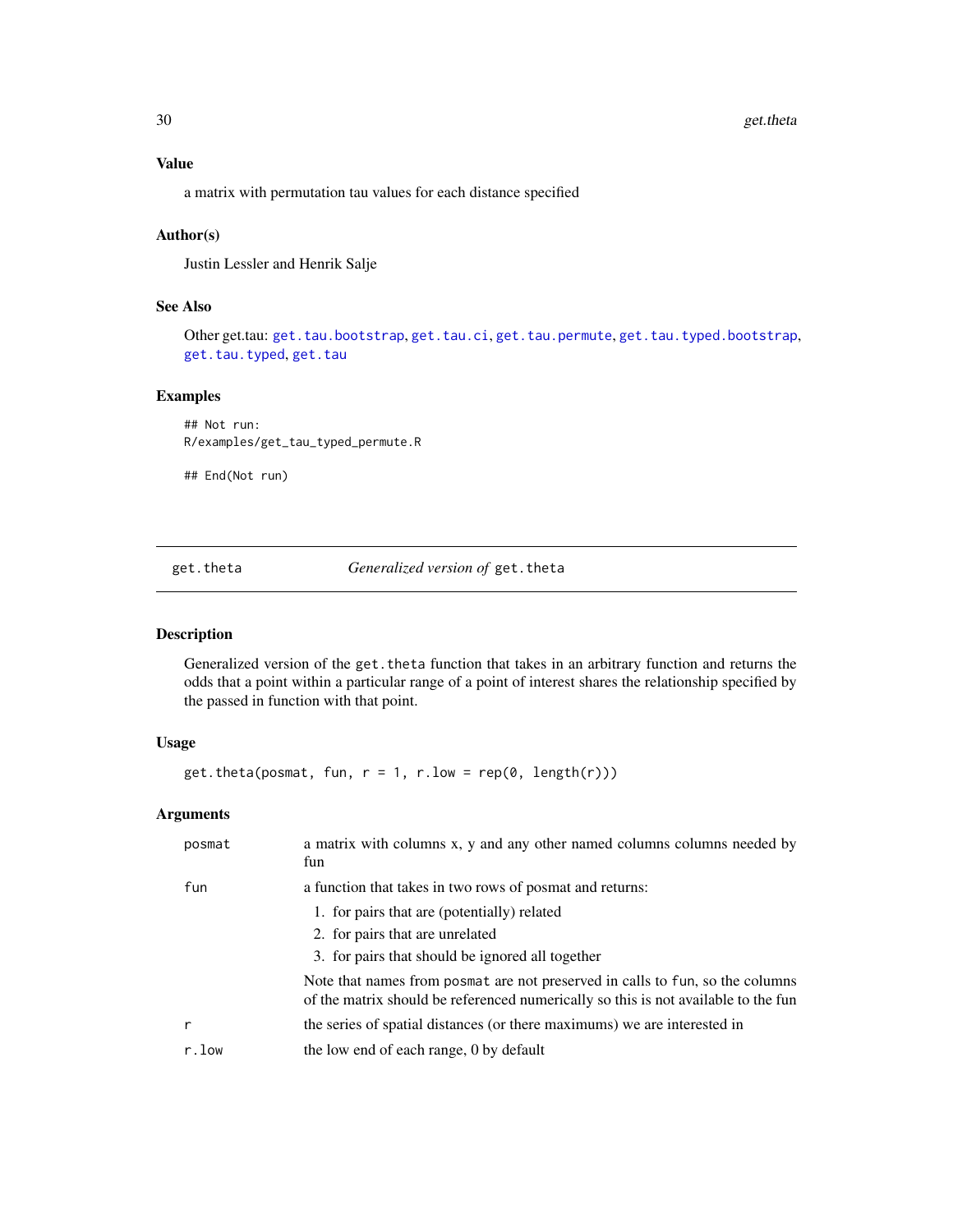<span id="page-30-0"></span>theta value for each distance range that we look at. Where:

$$
\theta(d_1, d_2) = \frac{\sum \mathbf{1}(d_{ij} \in (d_1, d_2)) \mathbf{1}(f(i, j) = 1)}{\sum \sum \mathbf{1}(d_{ij} \in (d_1, d_2)) \mathbf{1}(f(i, j) = 2)}
$$

### Author(s)

Justin Lessler and Henrik Salje

### See Also

Other get.theta: [get.theta.bootstrap](#page-30-1), [get.theta.ci](#page-31-1), [get.theta.permute](#page-32-1), [get.theta.typed.bootstrap](#page-34-1), [get.theta.typed.permute](#page-35-1), [get.theta.typed](#page-33-1)

Other spatialtau: [get.pi](#page-15-1), [get.tau](#page-22-1)

#### Examples

data(DengueSimulationR02)

```
r.max<-seq(20,1000,20)
r.min<-seq(0,980,20)
sero.type.func<-function(a,b,tlimit=20){
 if(a[5]==b[5]&(abs(a[3]-b[3])<=tlimit)){rc=1}
 else{rc=2}
 return(rc)
}
```
sero.theta<-get.theta(DengueSimR02,sero.type.func,r=r.max,r.low=r.min)

<span id="page-30-1"></span>get.theta.bootstrap *Bootstrap* get.theta *values.*

### Description

Runs get.theta on multiple bootstraps of the data. Is formulated such that the relationships between points and themselves will not be calculated.

#### Usage

```
get.theta.bootstrap(posmat, fun, r = 1, r. low = rep(0, length(r)),boot.iter = 500)
```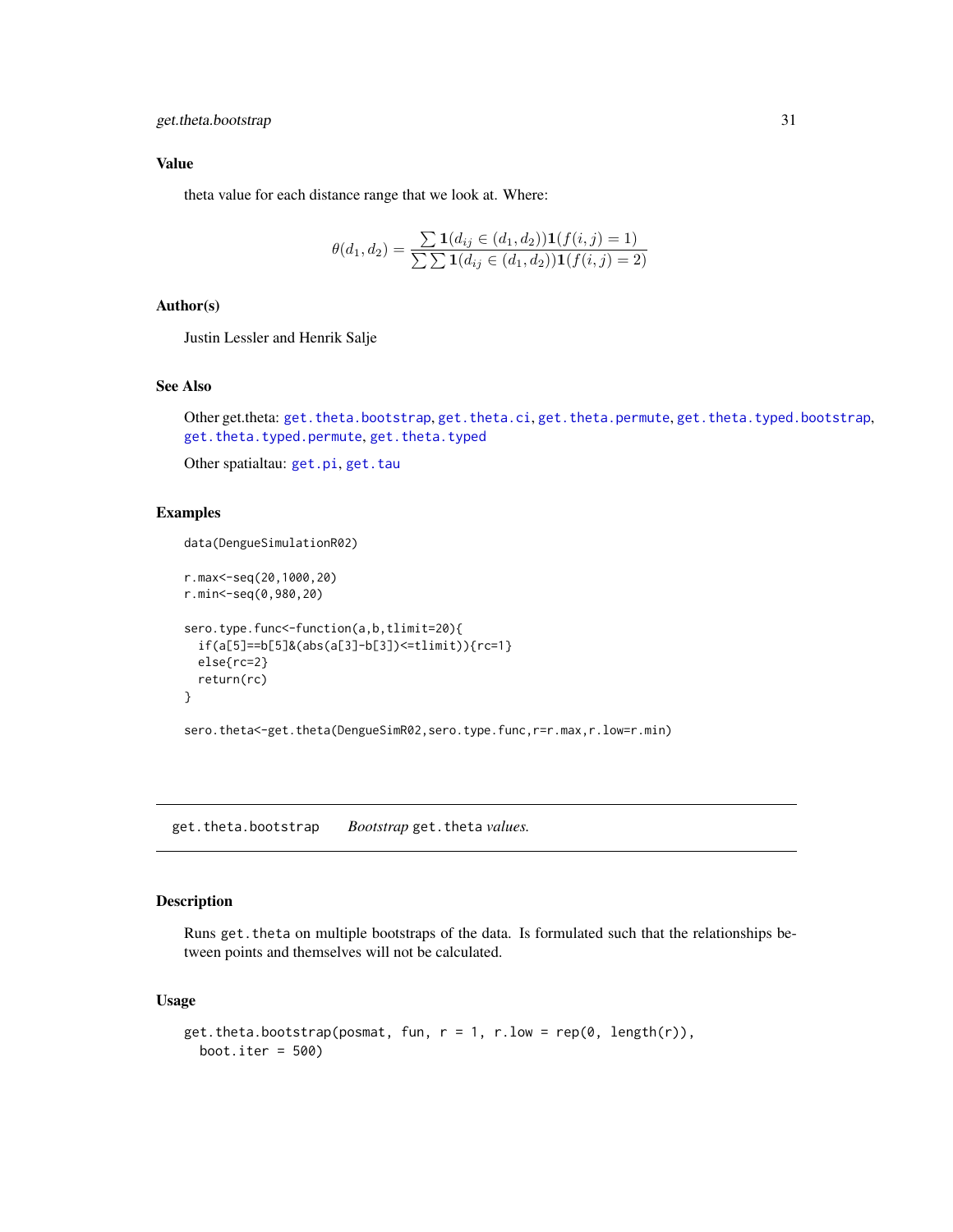<span id="page-31-0"></span>32 get.theta.ci

#### **Arguments**

| posmat    | a matrix with columns type, x and y                  |
|-----------|------------------------------------------------------|
| fun       | the function to decide relationships                 |
|           | the series of spatial distances we are interested in |
| r.low     | the low end of each range. 0 by default              |
| boot.iter | the number of bootstrap iterations                   |

#### Value

theta values for all the distances we looked at

### Note

In each bootstrap iteration N observations are drawn from the existing data with replacement. To avoid errors in inference resulting from the same observatin being compared with itself in the bootstrapped data set, original indices are perserved, and pairs of points in the bootstrapped dataset with the same original index are ignored.

#### Author(s)

Justin Lessler and Henrik Salje

#### See Also

Other get.theta: [get.theta.ci](#page-31-1), [get.theta.permute](#page-32-1), [get.theta.typed.bootstrap](#page-34-1), [get.theta.typed.permute](#page-35-1), [get.theta.typed](#page-33-1), [get.theta](#page-29-1)

### Examples

```
## Not run:
R/examples/get_theta_bootstrap.R
```
## End(Not run)

<span id="page-31-1"></span>get.theta.ci *Calculate bootstrapped confidence intervals for* get.theta *values.*

### Description

Wrapper to get. theta. bootstrap that takes care of calculating the confience intervals based on the bootstrapped values.

#### Usage

```
get.theta.ci(posmat, fun, r = 1, r. low = rep(0, length(r)),boot.iter = 1000, ci.low = 0.025, ci.high = 0.975)
```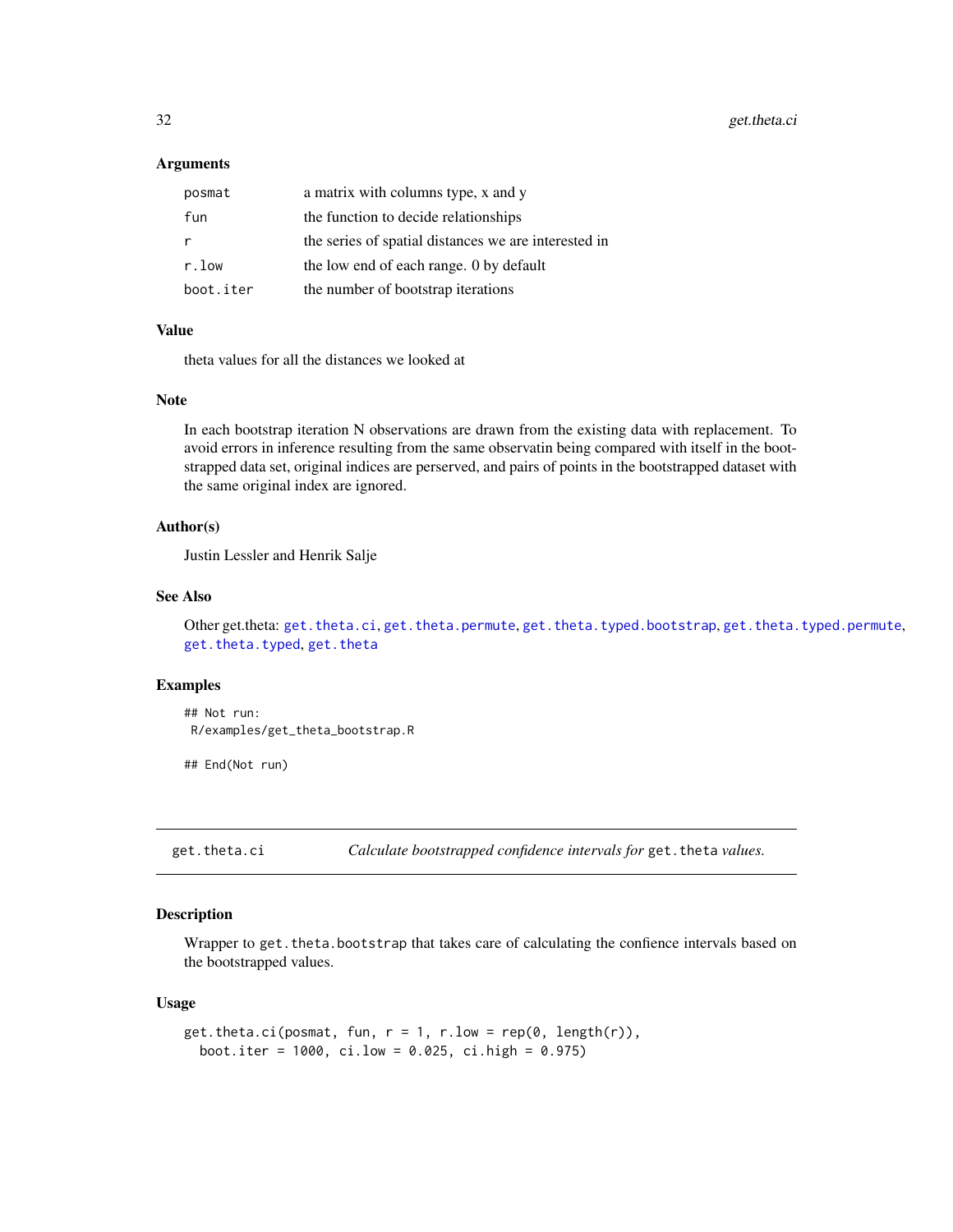### <span id="page-32-0"></span>get.theta.permute 33

#### Arguments

| posmat    | a matrix with columns type, x and y                  |
|-----------|------------------------------------------------------|
| fun       | the function to decide relationships                 |
|           | the series of spatial distances we are interested in |
| r.low     | the low end of each range. 0 by default              |
| boot.iter | the number of bootstrap iterations                   |
| ci.low    | the low end of the ci0.025 by default                |
| ci.high   | the high end of the ci0.975 by default               |

#### Value

a matrix with a row for the high and low values and a column per distance

#### Author(s)

Justin Lessler

### See Also

Other get.theta: [get.theta.bootstrap](#page-30-1), [get.theta.permute](#page-32-1), [get.theta.typed.bootstrap](#page-34-1), [get.theta.typed.permute](#page-35-1) [get.theta.typed](#page-33-1), [get.theta](#page-29-1)

#### Examples

```
## Not run:
R/examples/get_theta_ci.R
```
## End(Not run)

<span id="page-32-1"></span>get.theta.permute *get the null distribution of the* get.theta *function*

### Description

Does permutations to calculate the null distribution of get theta if there were no spatial dependence. Randomly reassigns coordinates to each observation permutations times

#### Usage

```
get.theta.permute(posmat, fun, r = 1, r.low = rep(0, length(r)),permutations)
```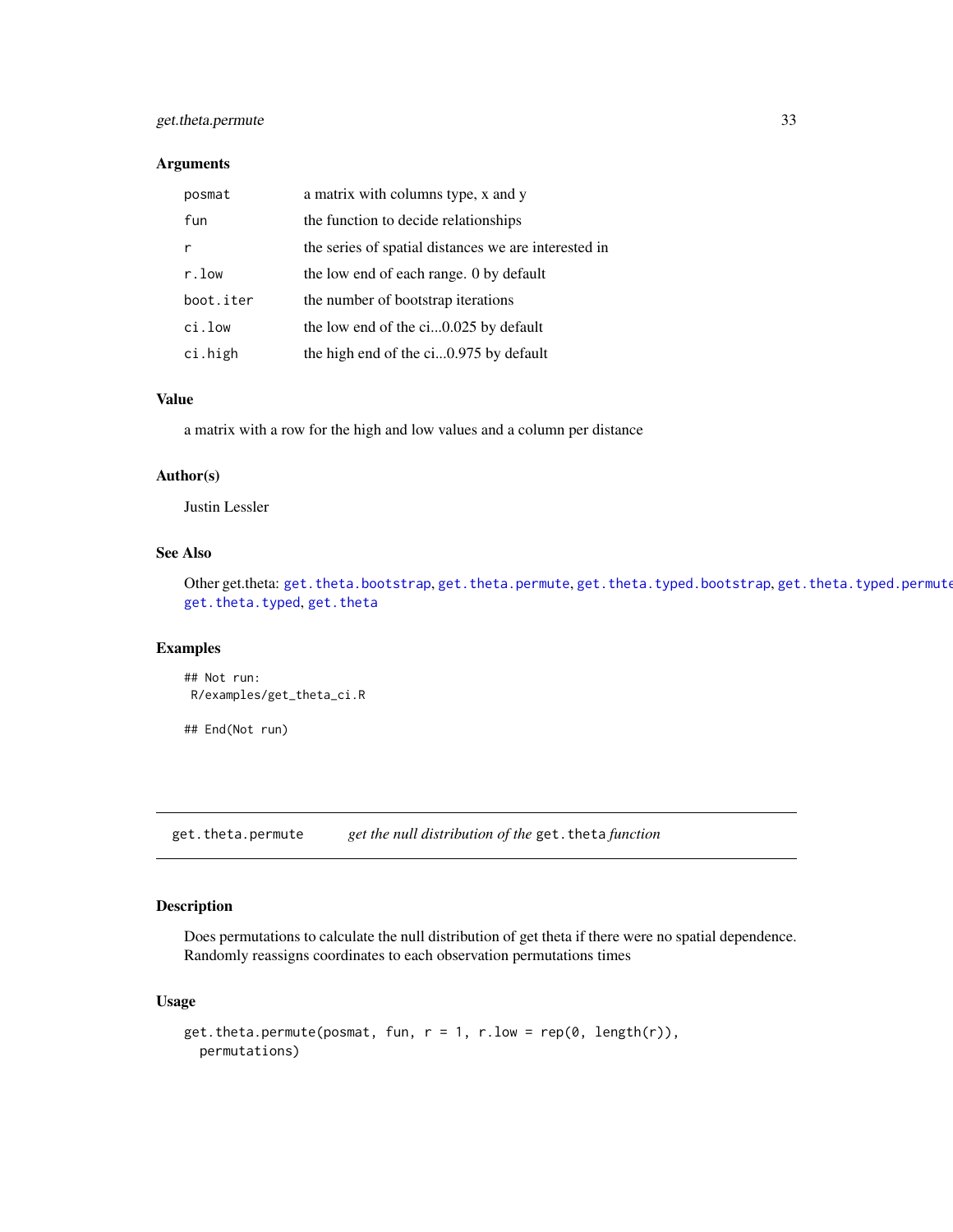### <span id="page-33-0"></span>Arguments

| posmat       | a matrix with columns type, x and y                  |
|--------------|------------------------------------------------------|
| fun          | the function to evaluate                             |
|              | the series of spatial distances we are interested in |
| r.low        | the low end of each range0 by default                |
| permutations | the number of permute iterations                     |

### Value

theta values for all the distances we looked at

### See Also

Other get.theta: [get.theta.bootstrap](#page-30-1), [get.theta.ci](#page-31-1), [get.theta.typed.bootstrap](#page-34-1), [get.theta.typed.permute](#page-35-1), [get.theta.typed](#page-33-1), [get.theta](#page-29-1)

### Examples

```
## Not run:
R/examples/get_theta_permute.R
```
## End(Not run)

<span id="page-33-1"></span>get.theta.typed *Optimized version of* get.theta *for typed data.*

### Description

Version of the get. theta function that is optimized for statically typed data. That is data where we are interested in the odds that points within some distance of points of typeA are of typeB.

#### Usage

```
get.theta.typed(posmat, typeA = -1, typeB = -1, r = 1, r.low = rep(0,length(r)))
```
#### Arguments

| posmat | a matrix with columns type, x and y                       |
|--------|-----------------------------------------------------------|
| typeA  | the "from" type that we are interested in, -1 is wildcard |
| typeB  | the "to" type that we are interested i, -1 is wildcard    |
| r      | the series of spatial distances wer are interested in     |
| r.low  | the low end of each range0 by default                     |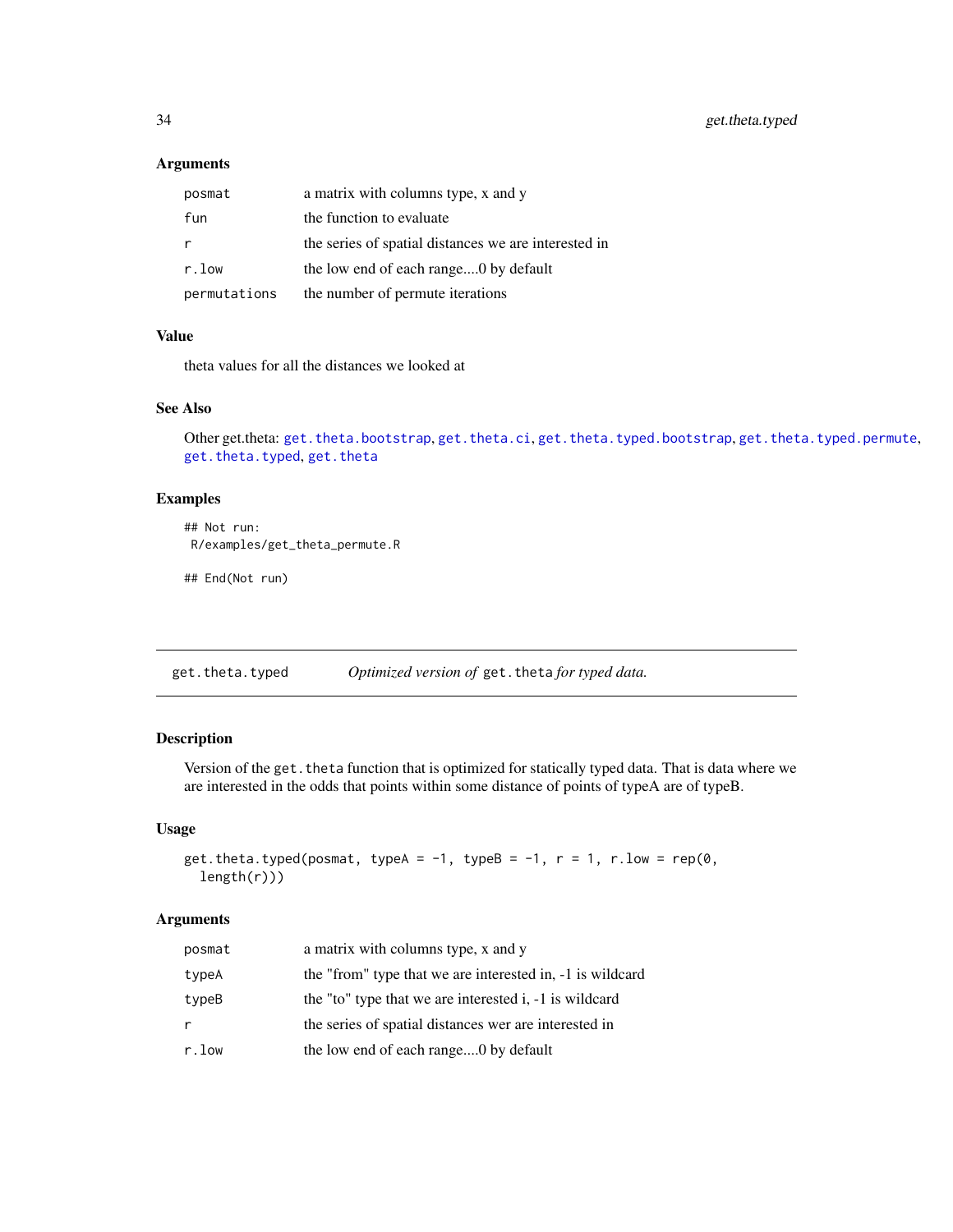<span id="page-34-0"></span>theta values for all the distances we looked at

#### Author(s)

Justin Lessler and Henrik Salje

### See Also

Other get.theta: [get.theta.bootstrap](#page-30-1), [get.theta.ci](#page-31-1), [get.theta.permute](#page-32-1), [get.theta.typed.bootstrap](#page-34-1), [get.theta.typed.permute](#page-35-1), [get.theta](#page-29-1)

#### Examples

data(DengueSimulationR02)

```
r.max<-seq(20,1000,20)
r.min<-seq(0,980,20)
```

```
#Lets see if there's a difference in spatial dependence by time case occurs
type<-2-(DengueSimR02[,"time"]<120)
tmp<-cbind(DengueSimR02,type=type)
```
typed.theta.R01<-get.theta.typed(tmp,typeA=2,typeB=2,r=r.max,r.low=r.min)

<span id="page-34-1"></span>get.theta.typed.bootstrap

*runs bootstrapping on* get. theta.typed

### Description

Bootstraps typed pi values. Makes sure distances between a sample and another draw of itself are left out

#### Usage

```
get.theta.typed.bootstrap(posmat, typeA = -1, typeB = -1, r = 1,
  r.low = rep(0, length(r)), boot.iter)
```
### Arguments

| posmat    | a matrix with columns type, x and y                       |
|-----------|-----------------------------------------------------------|
| typeA     | the "from" type that we are interested in, -1 is wildcard |
| typeB     | the "to" type that we are interested i, -1 is wildcard    |
| r         | the series of spatial distances we are interested in      |
| r.low     | the low end of each range0 by default                     |
| boot.iter | the number of bootstrap iterations                        |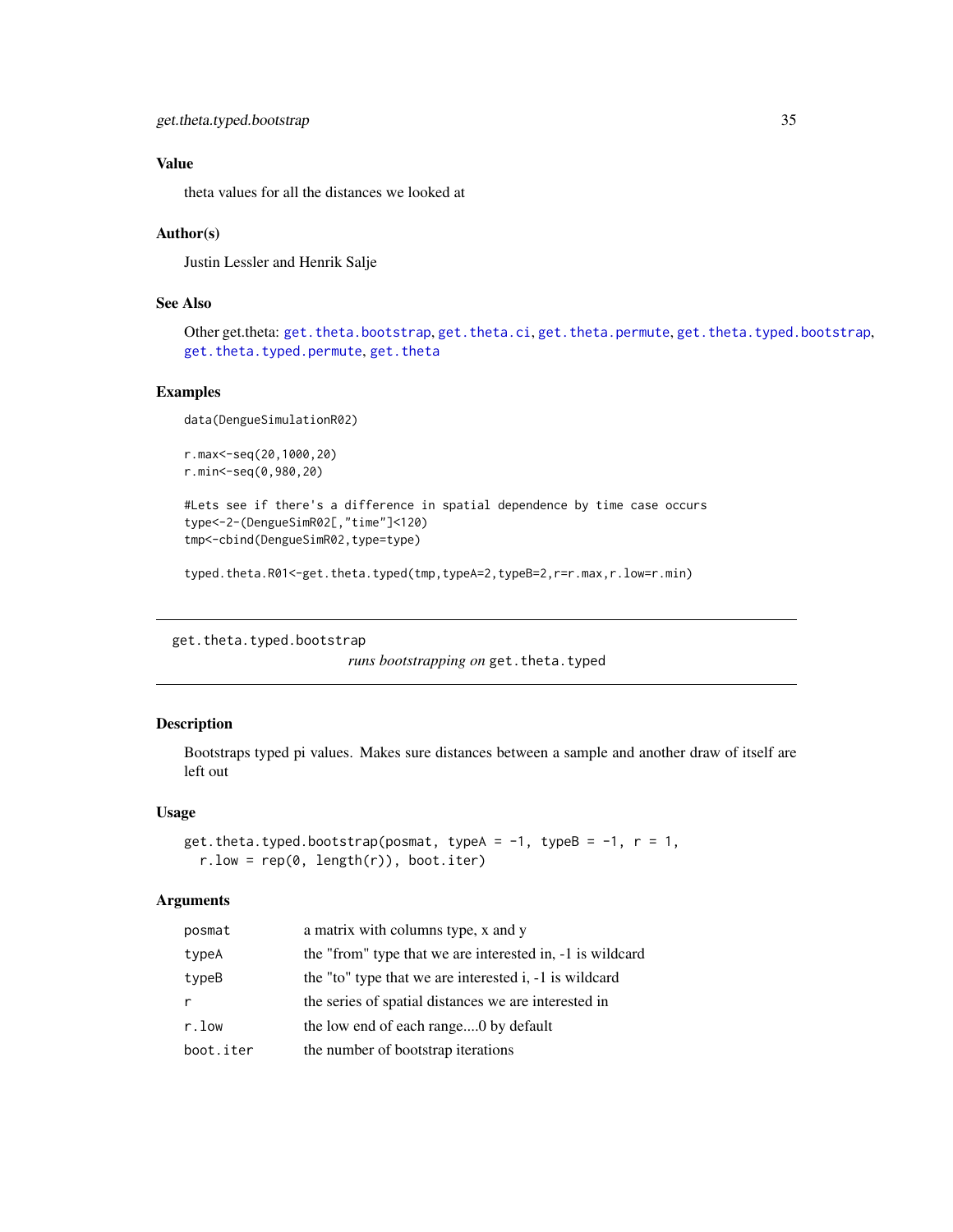<span id="page-35-0"></span>theta values for all the distances we looked at

#### See Also

Other get.theta: [get.theta.bootstrap](#page-30-1), [get.theta.ci](#page-31-1), [get.theta.permute](#page-32-1), [get.theta.typed.permute](#page-35-1), [get.theta.typed](#page-33-1), [get.theta](#page-29-1)

#### Examples

```
## Not run:
R/examples/get_theta_typed_bootstrap.R
```
## End(Not run)

<span id="page-35-1"></span>get.theta.typed.permute

*get the null distribution of the get.theta.typed function*

### Description

Does permutations to calculate the null distribution of get theta if there were no spatial dependence. Randomly reassigns coordinates to each observation permutations times

#### Usage

```
get.theta.typed.permute(posmat, typeA = -1, typeB = -1, r = 1,
  r.low = rep(0, length(r)), permutations)
```
#### Arguments

| posmat       | a matrix with columns type, x and y                       |
|--------------|-----------------------------------------------------------|
| typeA        | the "from" type that we are interested in, -1 is wildcard |
| typeB        | the "to" type that we are interested i, -1 is wildcard    |
|              | the series of spatial distances we are interested in      |
| r.low        | the low end of each range0 by default                     |
| permutations | the number of permute iterations                          |

### Value

theta values for all the distances we looked at

#### Author(s)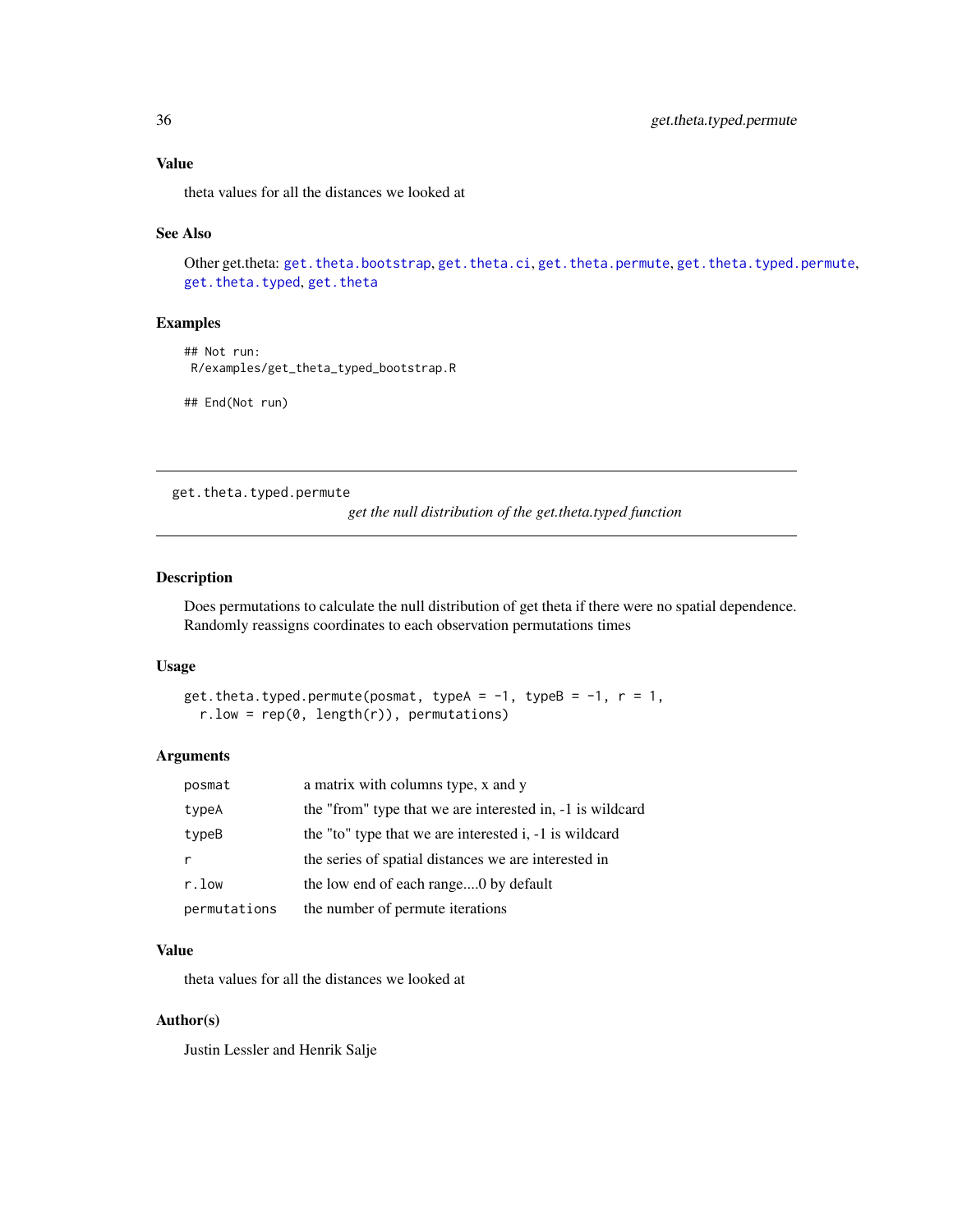### <span id="page-36-0"></span>get.transdist.theta 37

### See Also

Other get.theta: [get.theta.bootstrap](#page-30-1), [get.theta.ci](#page-31-1), [get.theta.permute](#page-32-1), [get.theta.typed.bootstrap](#page-34-1), [get.theta.typed](#page-33-1), [get.theta](#page-29-1)

### Examples

## Not run: R/examples/get\_theta\_typed\_permute.R

## End(Not run)

<span id="page-36-1"></span>get.transdist.theta *Get weights of transmission distance theta*

### Description

This function estimates the weights of each theta (number of transmission events separating cases at two time points). A randomized transmission tree is drawn and the number of transmission events separating cases at two time points is calculated based on probabilies found in the Wallinga-Teunis matrix.

#### Usage

```
get.transdist.theta(wal.teun.mat, cases, gen.t.mean, max.sep,
  ret.theta.mat = FALSE)
```
#### Arguments

| wal.teun.mat | a Wallinga-Teunis matrix produced by the est. wt. matrix function                                  |
|--------------|----------------------------------------------------------------------------------------------------|
| cases        | a vector of case times for each case                                                               |
| gen.t.mean   | the mean generation time of the infecting pathogen                                                 |
| max.sep      | maximum number of transmission events allowed between two cases                                    |
|              | ret. theta. mat logical value which returns the matrix of estimated theta values (default = FALSE) |

### Value

a three-dimensional array containing normalized theta weights. Columns and rows represent unique case times. The third dimension is the number of transmission events between two cases.

### Author(s)

Justin Lessler, Henrik Salje, and John Giles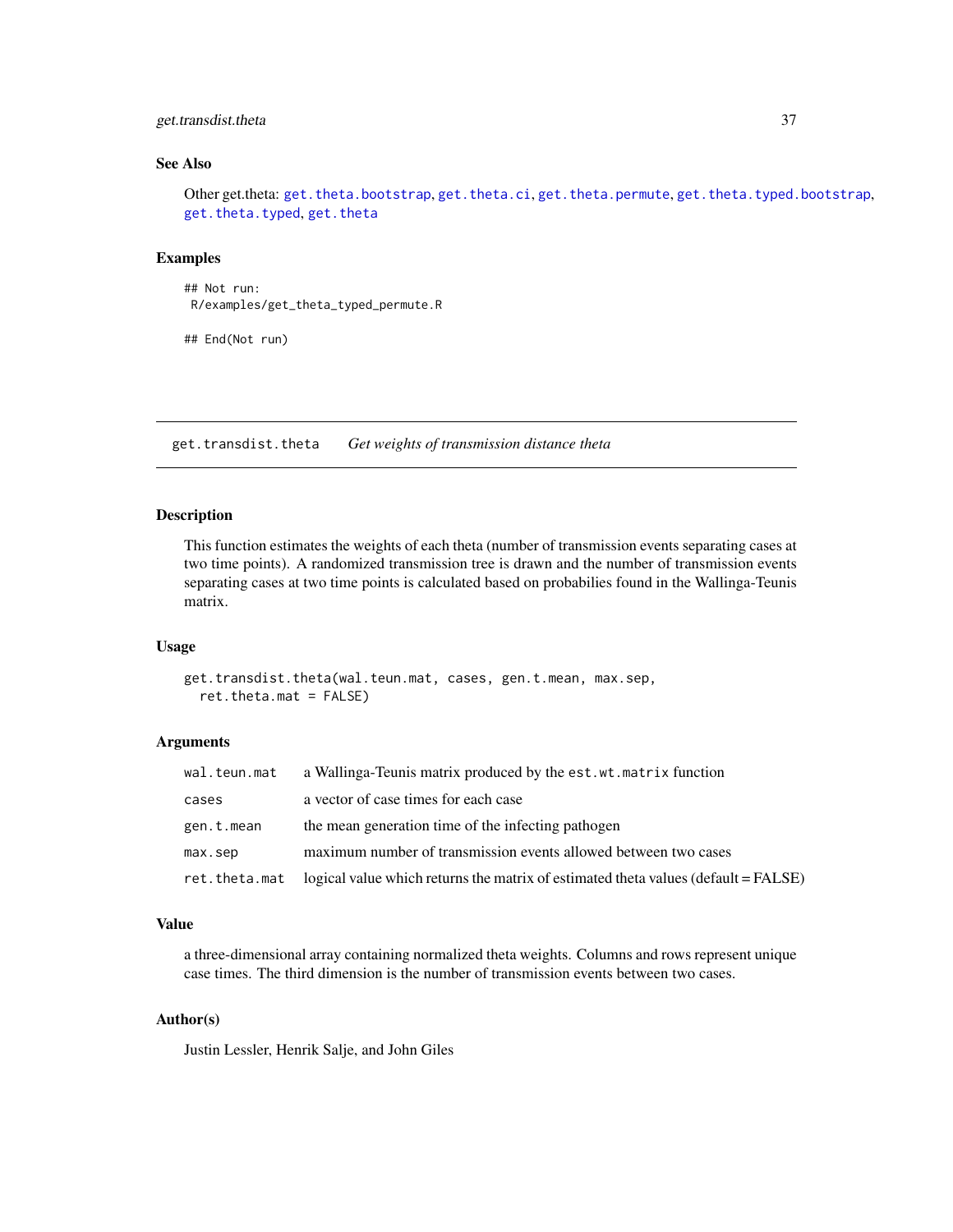#### <span id="page-37-0"></span>References

Salje H, Cummings DAT and Lessler J (2016). "Estimating infectious disease transmission distances using the overall distribution of cases." Epidemics, 17, pp. 10–18. ISSN 1755-4365, doi: [10.1016/j.epidem.2016.10.001.](https://www.sciencedirect.com/science/article/pii/S1755436516300317)

#### See Also

Other transdist: [est.transdist.bootstrap.ci](#page-5-1), [est.transdist.temporal.bootstrap.ci](#page-9-1), [est.transdist.temporal](#page-7-1), [est.transdist.theta.weights](#page-11-1).[est.transdist](#page-3-1)

#### Examples

```
case.times < -c(1,2,2,3,3)gen <- c(0, 2/3, 1/3, 0, 0)
t.density <- gen/sum(gen)
gen.time <- 2 # mean generation time
wt <- est.wt.matrix(case.times=case.times, gen.t.dist=t.density)
ngen <- round((max(case.times) - min(case.times)) / gen.time) + 1 # Number of generations
a <- get.transdist.theta(wal.teun.mat=wt,
                         cases=case.times,
                         gen.t.mean=gen.time,
                         max.sep=ngen*2)
```
sim.epidemic *Simulation of an epidemic in space and time*

#### Description

A function which simulates the spatial spread of infections through time given the reproductive number (R), a function describing the spatial transmission kernel (trans.kern.func), and the mean and standard deviation of the generation time distribution (gen.t.mean and gen.t.sd) for the infecting pathogen. The function returns the location  $(x, y)$  and time (t) for each case of infection in the simulation.

#### Usage

```
sim.epidemic(R, gen.t.mean, gen.t.sd, trans.kern.func, tot.generations = 10,
 min.class = 0, max.try = 1000
```
#### Arguments

R a scalar or a vector of length tot.generations providing the reproductive number for the epidemic. If scalar, the R value is constant. If a vector, the R value varies according to each generation in the vector.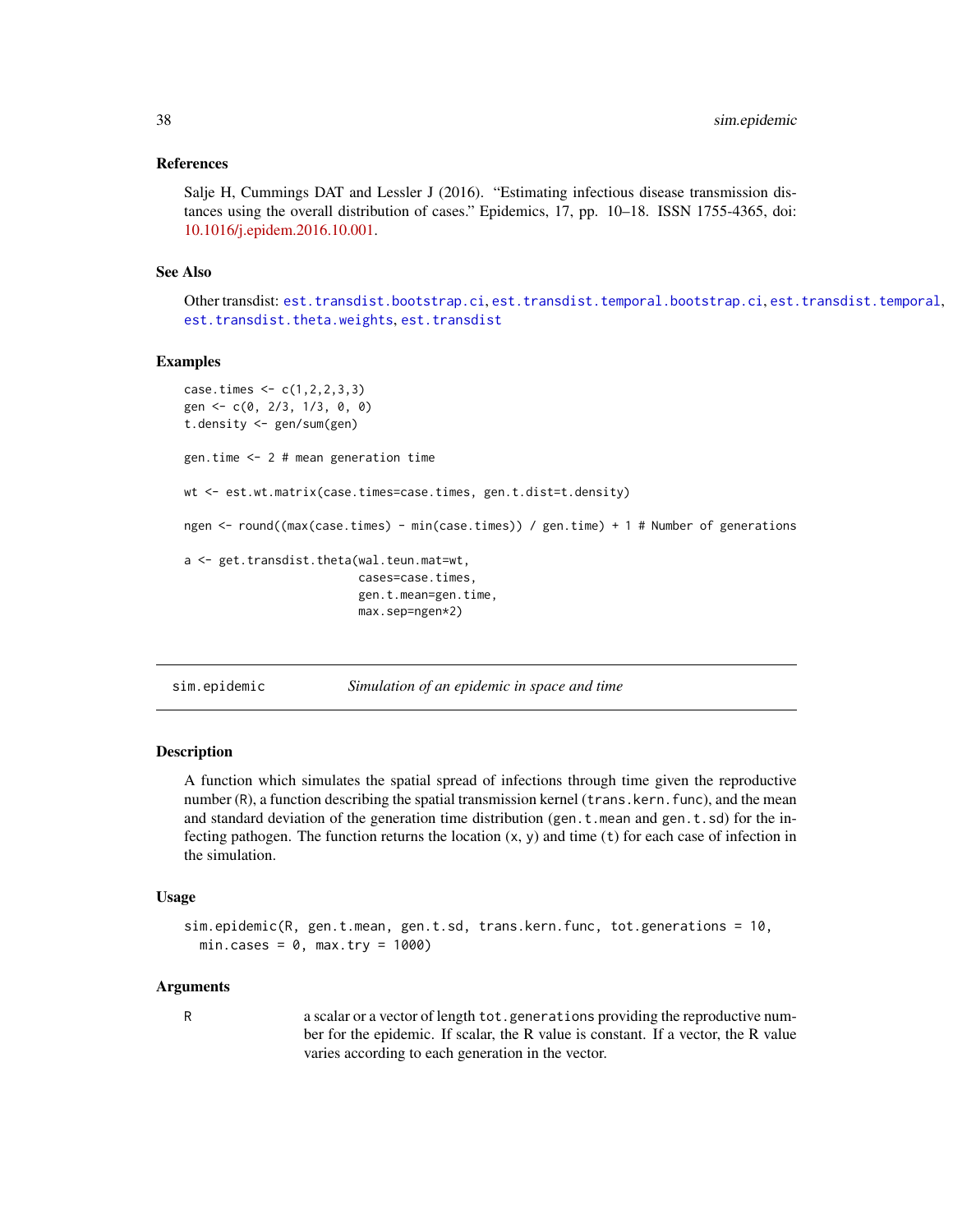### sim.epidemic 39

| gen.t.mean      | mean of generation time.                                                                                                                    |
|-----------------|---------------------------------------------------------------------------------------------------------------------------------------------|
| gen.t.sd        | standard deviation of the generation time (assumed to be normally distributed)                                                              |
| trans.kern.func |                                                                                                                                             |
|                 | a function for the transmission kernel that takes n as an arguement. Function<br>and associated parameters must be given in a list object.  |
| tot.generations |                                                                                                                                             |
|                 | the total number of generations in the epidemic, where the index case $(x,y,t)$<br>$[0,0,0]$ ) is considered generation zero (default = 10) |
| min.cases       | the minimum number of cases in the epidemic (default = $0$ )                                                                                |
| max.try         | maximum number of tries to achieve the minimum number of cases (default $=$<br>1000)                                                        |

### Value

a numerical matrix with three columns giving the coordinates x and y, and time t of simulated cases

#### Author(s)

Justin Lessler, Henrik Salje, and John Giles

### Examples

```
set.seed(1)
dist.func <- alist(n=1, a=1/100, rexp(n, a)) # Exponential transmission kernel with mean = sd = 100
# Simulate epidemic with constant R value
a <- sim.epidemic(R=1.5,
                  gen.t.mean=7,
                  gen.t.sd=2,
                  tot.generations=15,
                  min.cases=100,
                  trans.kern.func=dist.func)
sim.plot(a)
# Simulate an epidemic with variable R value
r1 < -2r2 < -0.25tg < -25R.vec <- seq(r1, r2, (r2 - r1)/(tg - 1))b <- sim.epidemic(R=R.vec,
                  gen.t.mean=7,
                  gen.t.sd=2,
                  tot.generations=tg,
                  min.cases=100,
                  trans.kern.func=dist.func)
sim.plot(b)
```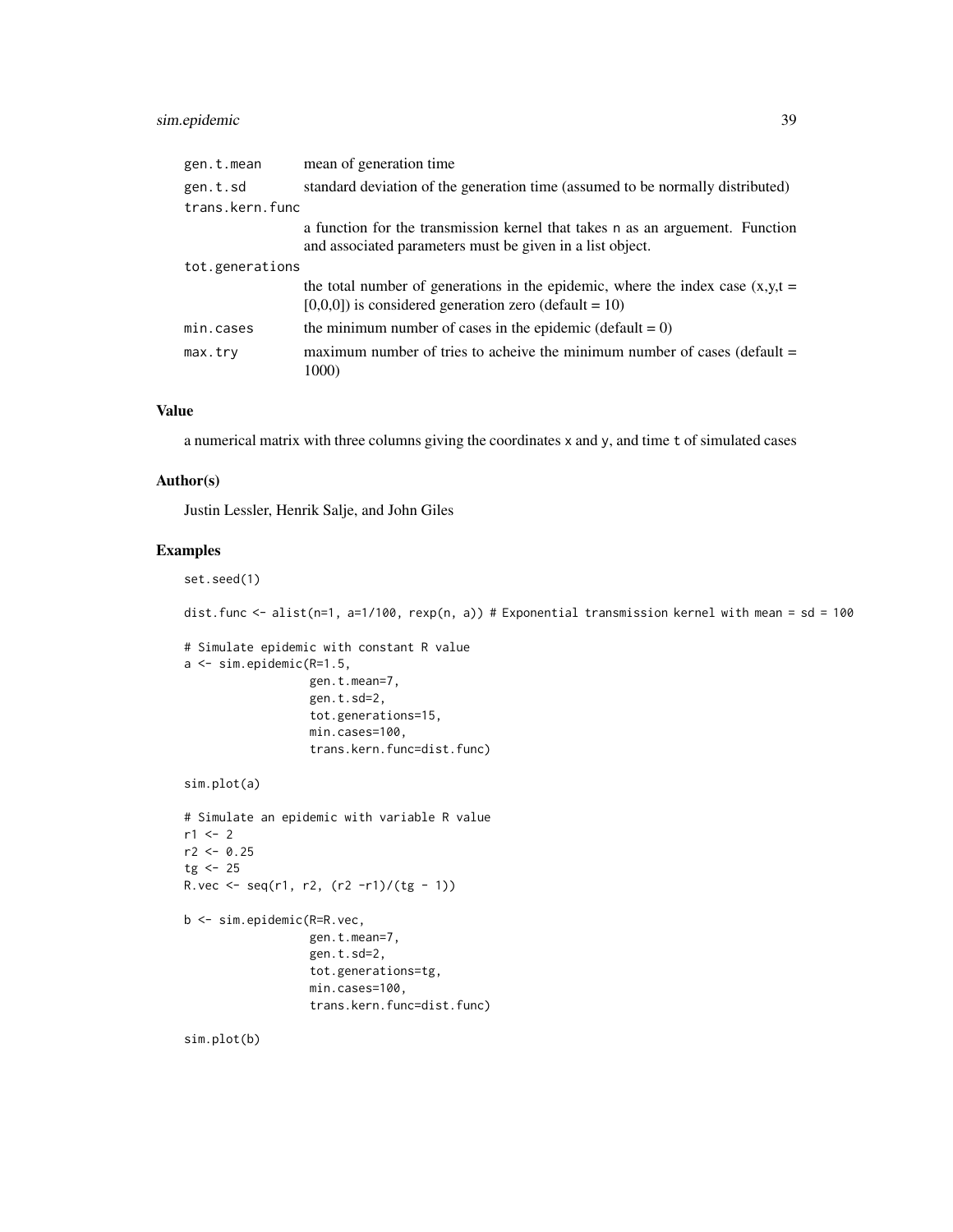<span id="page-39-0"></span>

### Description

A simple visualization function which plots the location of the index case and the spatial distribution of subsequent cases, and the epidemic curve showing the case count over time.

#### Usage

sim.plot(sim)

### Arguments

sim a three-column matrix object produced by the sim.epidemic function

### Value

A two-panel plotted object

#### Author(s)

Justin Lessler, Henrik Salje, and John Giles